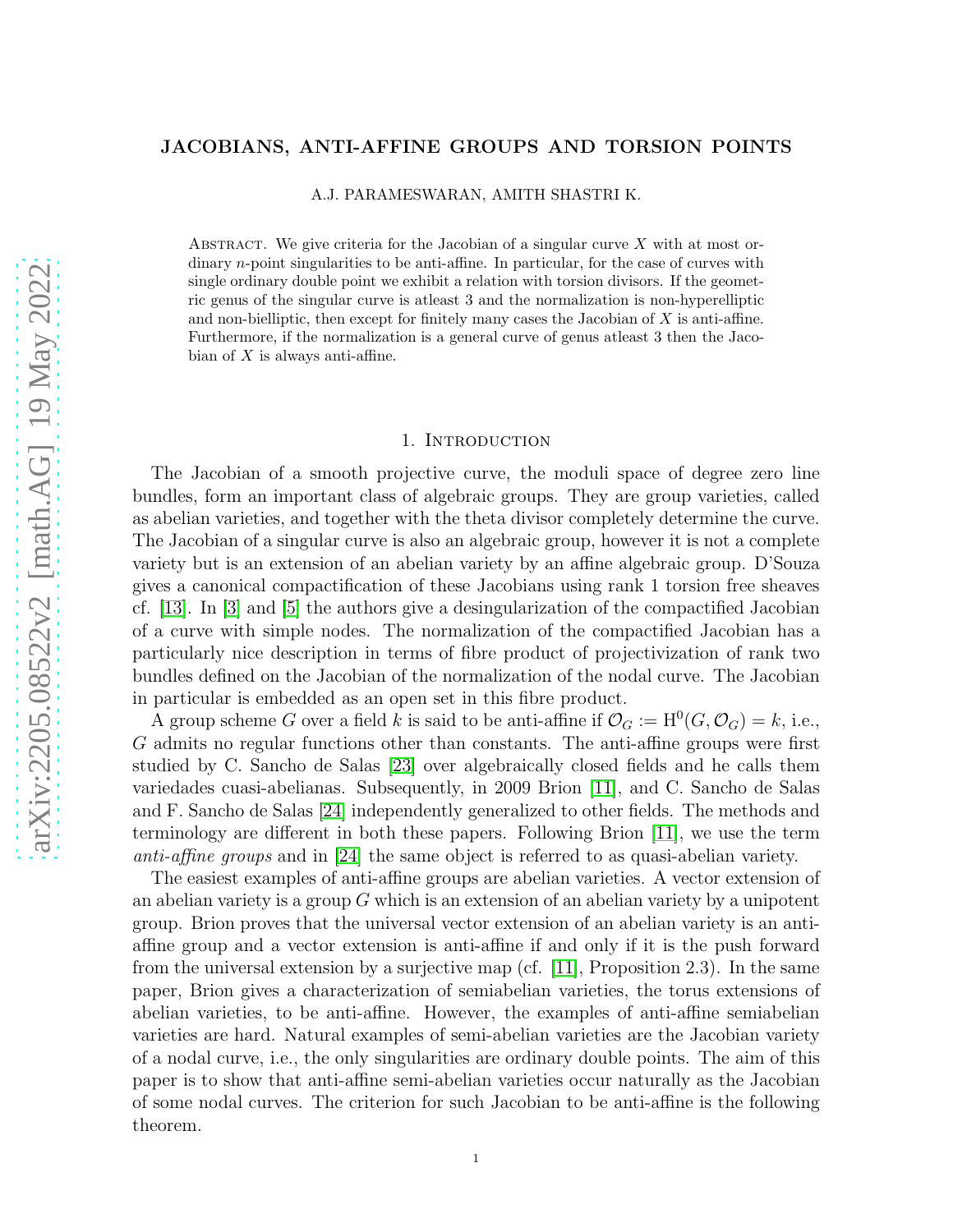<span id="page-1-2"></span>**Theorem 1.1.** Let X be a nodal curve with n ordinary double points and let  $y_1, \dots, y_n$ be the ordinary double points.  $p: C \to X$  be the desingularization and  $p^{-1}(y_j) =$  $\{x_j, z_j\}$  be the points that map onto  $y_j$ . Then the Jacobian  $J(X)$  is an anti-affine group if and only if the points  $\{\mathcal{L}_{z_j} \otimes \mathcal{L}_{x_j}^{-1}\}_j$  are linearly independent in J(C).

By linear independence of divisors we mean that the divisors satisfy no linear relation other than the trivial one, cf. Definition [5.1.](#page-9-0) Thus, for the case of a nodal curve with a single ordinary double point, the study of anti-affine Jacobian reduces to the study of torsion divisors of the form  $x - z$ . We note that for a smooth curve of genus  $g \geq 3$  the closure of the set of divisors of the form  $x - z$  forms a singular surface  $im(\phi)$ , in J(C) (cf. Lemma [3.3\)](#page-5-0).

The study of the surface  $im(\phi)$  leads us to the main theorem of this paper.

<span id="page-1-0"></span>**Theorem 1.2.** Let C be a smooth projective curve of genus  $g \geq 3$  and C is not bielliptic hyperelliptic. Then the set of torsion points in  $im(\phi)$  is finite. Further, if C is a general curve then the set of torsion points is empty.

Fix a smooth projective curve C. We will denote  $\mathcal X$  as the set of nodal cuves (with a single node) with  $C$  as the normalization. Then the Theorem [1.2](#page-1-0) asserts that there are only finitely many  $X \in \mathcal{X}$  whose Jacobian  $J(X)$  is not anti-affine. If C is a general curve, then for every  $X \in \mathcal{X}, J(X)$  is anti-affine.

The cases of curves of geometric genus less than 3 remains in the Theorem [1.2.](#page-1-0) However, genus 0 curves are rational curves and thus the Jacobian of the rational nodal curve is  $\mathbb{G}_m$  and hence affine. For curves of genera 1 or 2,  $J(C)$  is generated by the divisors of the form  $x - z$ . Thus, there are infinitely many nodal curves X whose Jacobian  $J(X)$  are not anti-affine.

We do not have an analogue of Theorem [1.2](#page-1-0) for nodal curves  $X$  with n nodes. But for a fixed smooth curve C of positive genus, we construct a nodal curve X with  $n$ nodes so that  $J(X)$  is anti-affine, cf. Theorem [5.3.](#page-10-0)

<span id="page-1-1"></span>**Theorem 1.3.** Let C be a smooth curve. Then we can identify finitely many pairs of points so that the Jacobian of the corresponding nodal curve is anti-affine.

If the curve X has cusps as singularities then  $J(X)$  is a unipotent extension of  $J(C)$ . However this is not of interest to this paper, cf. Remark [5.4.](#page-10-1) We ask the following question:

Question 1. What are the conditions on the singularities of a curve X so that  $J(X)$ is semiabelian?

As answer to the above question we prove the following theorem, cf. Proposition [6.2.](#page-11-0)

<span id="page-1-3"></span>**Theorem 1.4.** Let X be a projective curve with  $y \in X$  be the only singular point which we assume to be an ordinary *n*-point singularity. Then  $J(X)$  is a semiabelian variety and  $J(X) = \mathbb{P}(\mathcal{P}_{x_1} \oplus \cdots \oplus \mathcal{P}_{x_n}) \setminus (s_{x_1} \bigcup \cdots \bigcup s_{x_n})$ , where  $s_{x_j}$ s' are the divisors corresponding to the coordinate hyperplanes.

The converse to the above result is also an interesting question:

Question 2. If  $J(X)$  is semiabelian does the curve X only have ordinary multipoint singularities?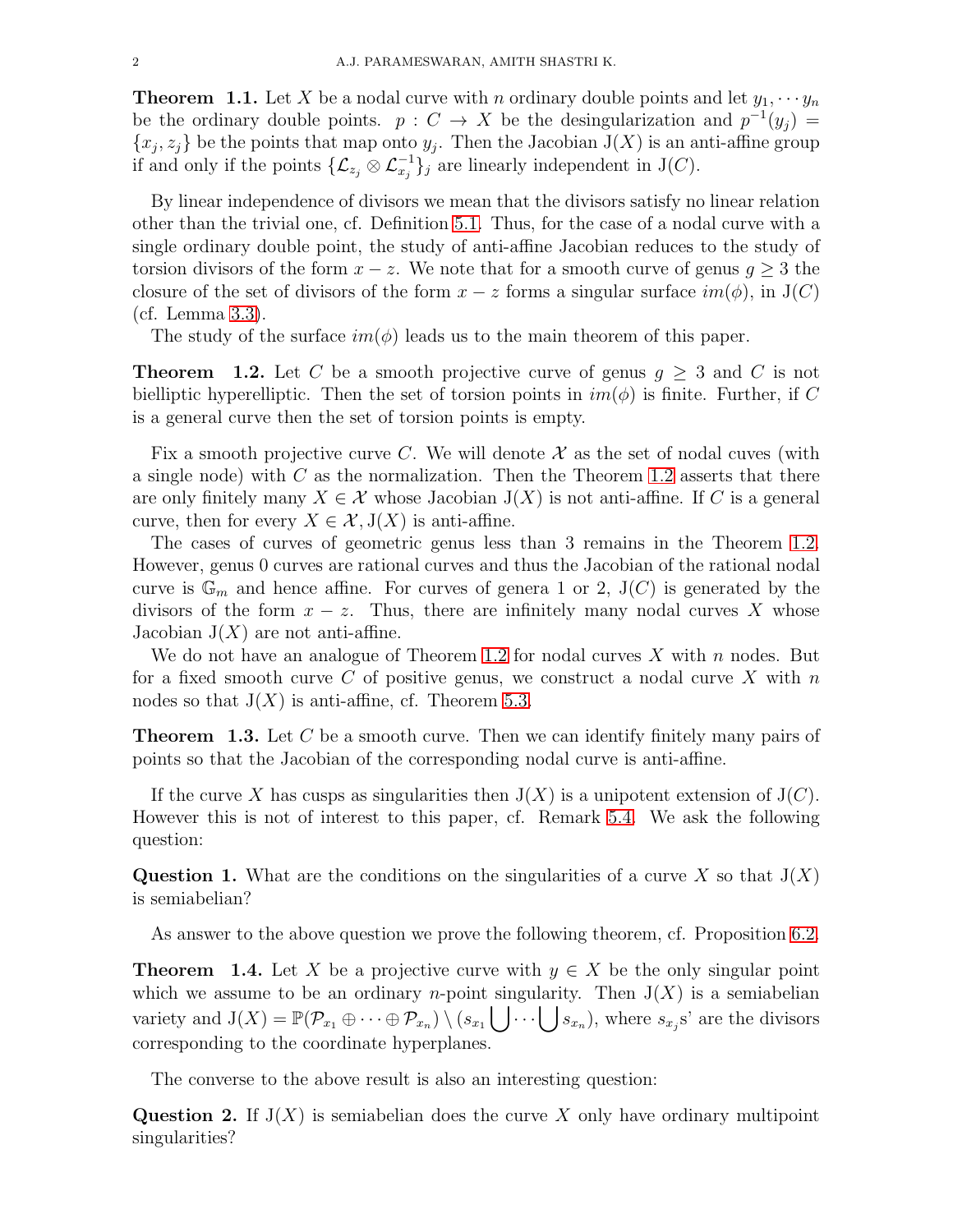To answer this question we introduce the closely related notion of seminormality, cf. Definition [6.5.](#page-12-0)

Initially defined for analytic spaces, Traverso [\[26\]](#page-15-4) gave a purely algebraic definition of seminormality. Salmon [\[22\]](#page-15-5) proves that for a planar curve a singular point  $y$  is seminormal if and only if  $y$  is an ordinary double point. Bombieri  $[6]$  generalizes this result by dropping the condition on curves being planar and proves that the singular point y is seminormal if and only if the curve has normal crossings at  $y$ , i.e., smooth branches with linearly independent tangents at y. Davis [\[14\]](#page-15-7) further extends this result for rings with 'k-rational normalization'. We prove that the notion of seminormality of a curve X is equivalent to the Jacobian  $J(X)$  being semiabelian, cf. Theorem [6.6.](#page-12-1)

<span id="page-2-0"></span>Theorem 1.5. The following are equivalent:

- (1) The curve X is seminormal.
- (2) The curve X has ordinary singularities.
- (3) The Jacobian  $J(X)$  is semiabelian.

In [\[21\]](#page-15-8), Rosenlicht calls semi-abelian varieties as toroidal groups. We will use the term semiabelian instead of toroidal. Let  $C$  be a smooth projective curve of positive genus and let  $x_{i,1}, \dots, x_{i,d_i}$  be  $d_i$  distinct points on C with each local branch of C immersed in  $X$  so that they give rise to independent vectors in the Zariski tangent space. Let  $X$ be the curve obtained by pinching the points  $x_{i,1}, \dots, x_{i,d_i}$  to a point  $y_i$ . The variety of degree zero line bundles on X is also called the Jacobian and we will denote it as  $J(X)$ . Rosenlicht shows that  $J(X)$  is semiabelian (cf. the discussion after Theorem 3 of [\[21\]](#page-15-8)). We give a condition for the Jacobian  $J(X)$  to be anti-affine, cf. Theorem [6.10.](#page-13-0)

<span id="page-2-1"></span>**Theorem 1.6.** Let X be a projective, singular curve with a multiple ordinary  $d_i$ -point singularity at  $\{y_i\}_{i=1,\dots,n}$ . Then the Jacobian  $J(X) \hookrightarrow \mathbb{P}(\mathcal{O} \oplus \mathcal{V}_1) \times_{J(C)} \cdots \times_{J(C)} \mathbb{P}(\mathcal{O} \oplus \mathcal{V}_r)$ . Furthermore  $J(X) = \mathbb{P}(\mathcal{O} \oplus \mathcal{V}_1) \setminus \{-\} \cup s_i\} \times_{J(C)} \cdots \times_{J(C)} \mathbb{P}(\mathcal{O} \oplus \mathcal{V}_r) \setminus \{-\} \cup s_i\}$ , where  $i=1,\cdots d_1$  $i=1,\cdots d_r$ 

each  $s_i$  is a divisor corresponding to a coordinate hyperplane. Further,  $J(X)$  is antiaffine if and only if the points  $\{\mathcal{L}_{ij}\}\right|_{i=1,\dots r}$  $j=2,...d_i$ are linearly independent in  $J(C)$ .

In the above Theorem,  $\mathcal{V}_i$  is the vector bundle  $(\mathcal{P}_{x_{i,2}} \otimes \mathcal{P}_{x_{i,1}}^{-1}) \oplus \cdots \oplus (\mathcal{P}_{x_{i,d_i}} \oplus \mathcal{P}_{x_{i,1}}^{-1})$ and we denote the line bundle  $(\mathcal{P}_{x_{i,j}} \otimes \mathcal{P}_{x_{i,1}}^{-1})$  by  $\mathcal{L}_{ij}$  where  $\mathcal P$  denotes the usual Poincaré bundle.

As an analogue of Theorem [1.3](#page-1-1) we prove the following result.

<span id="page-2-2"></span>**Theorem 1.7.** Let C be a smooth curve which is not hyperelliptic or bielliptic and let the genus  $g(C) \geq 3$ . We fix the following data  $(n, d_1, \ldots, d_n)$ . Then there exists a curve X with exactly n singular points, each singular point is an ordinary  $d_i$ -point singularity and the Jacobian  $J(X)$  is anti-affine.

The structure of the paper is as follows. In Section [2](#page-3-0) we first indicate a proof of the well known fact that the Jacobian of a nodal curve with one ordinary double point is an extension of an abelian variety by a torus. We will also prove Theorem [1.1](#page-1-2) for nodal curves with one node. In Section [3,](#page-4-0) we study the difference morphism  $\phi$  and show that the variety  $im(\phi)$  is a singular surface. We will also recall the Theorems of Abramovich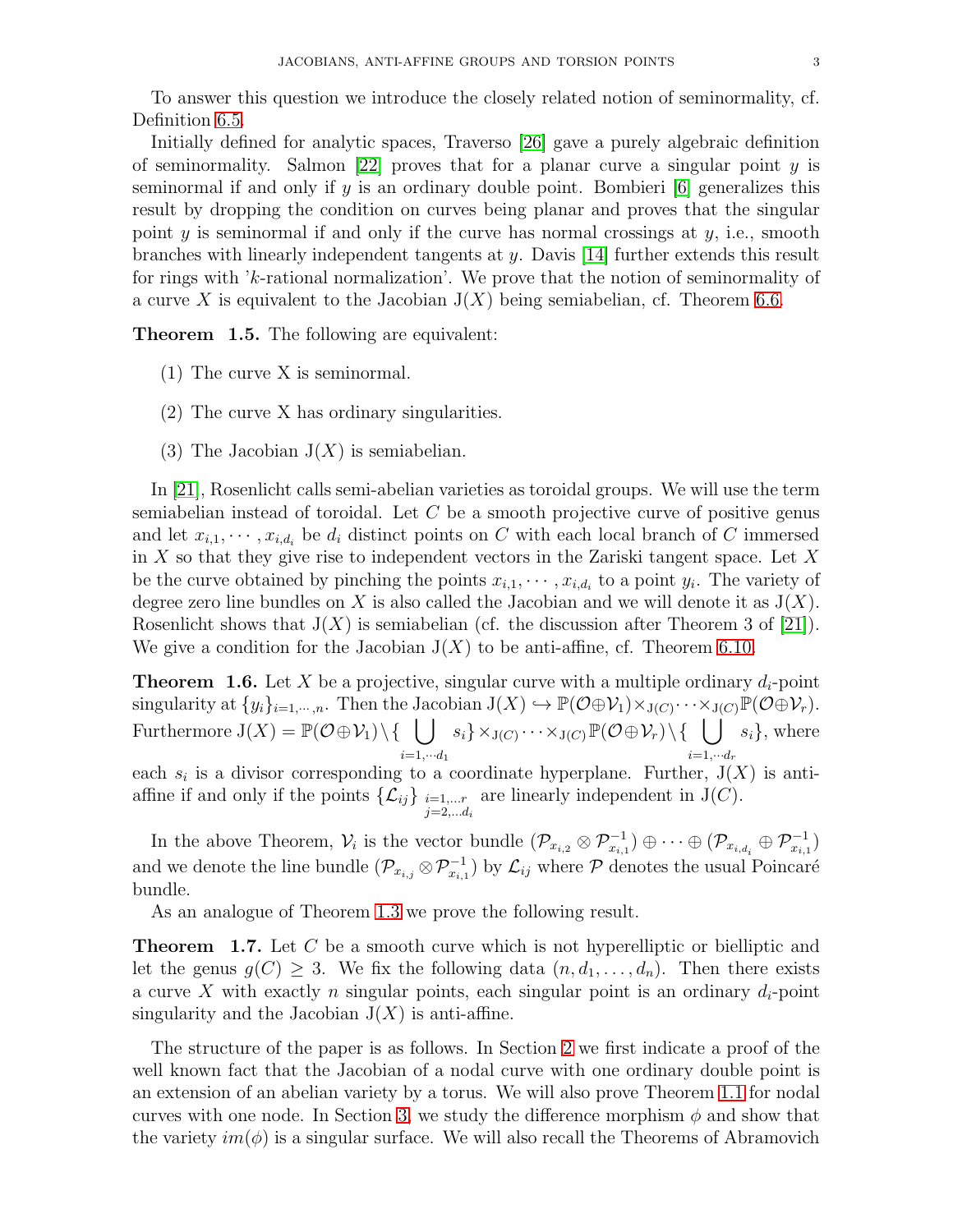and Harris, and Raynaud. In Section [4](#page-7-0) we prove the Theorem [1.2,](#page-1-0) by showing that elliptic curves do not occur in the surface  $im(\phi)$ . We use Kempf's result on the torsion points and the non-emptiness of certain linear systems to prove the second part of the Theorem [1.2.](#page-1-0) In Sec. [5](#page-9-1) we prove Theorem [1.1](#page-1-2) for a curve X with multiple nodes. We also prove Theorem [1.3,](#page-1-1) where we construct a nodal curve  $X$  with multiple nodes such that  $J(X)$  is anti-affine. In Section [6](#page-10-2) we first prove Theorem [1.4.](#page-1-3) We then define seminormality and give a proof of Theorem [1.5.](#page-2-0) We then return back to the question of when will the Jacobian  $J(X)$  be anti-affine and prove the criterion Theorem [1.6](#page-2-1) first for the case of a single ordinary multipoint singularity and then for the general case. We will then finish the section with a proof of Theorem [1.7.](#page-2-2)

<span id="page-3-0"></span>Acknowledgement. The first author was supported by DAE under PIC 12-R&D-TFR-5.01-0500, the second author was partially supported by a grant from the Infosys Foundation.

### 2. Jacobian of a curve with one node

We will show that the Jacobian of a nodal curve is a semiabelian variety by describing the Jacobian of the nodal curve as an open set in a projectivization of rank two bundle, cf. [\[3,](#page-14-0) [5\]](#page-14-1). This projective bundle is the normalization of the compactification described in [\[13\]](#page-15-0). From this description we will obtain a criterion for  $J(X)$  to be anti-affine.

Let X be a nodal curve with ordinary double y. Let  $p : C \to X$  be the normalization and  $p^{-1}(y) = \{x, z\}$ . By pullback, a degree zero line bundle on X gives a degree zero line bundle on C. Thus we have a homomorphism of algebraic groups  $J(X) \stackrel{\pi}{\to} J(C)$ (cf.  $[16, Chapter 2, Exercise 6.8(a)]$ ).

A description of the Jacobian of a nodal curve: Let  $\mathcal P$  be the Poincaré bundle on  $J(C)\times C$ . Let  $\mathcal{L}_x \approx \mathcal{P}|_{J(C)\times\{x\}}$  and  $\mathcal{L}_z \approx \mathcal{P}|_{J(C)\times\{z\}}$  be the line bundles corresponding to the points x and z respectively. Define  $\mathbb{P} := \mathbb{P}(\mathcal{L}_x \oplus \mathcal{L}_z)$  Then the Jacobian  $J(X) \hookrightarrow \mathbb{P}$ . By [\[16,](#page-15-9) Chapter 2, Exercise 7.8],  $\mathbb P$  has two sections corresponding to the quotient line bundles  $\mathcal{L}_x$  and  $\mathcal{L}_z$ . Then the complement of image of these sections in  $\mathbb P$  is precisely  $J(X)$ . By the above description, it is clear that  $J(X)$  is an extension of the abelian variety  $J(C)$  by a one dimensional torus.

We will give another way to view the Jacobian  $J(X)$  as a semiabelian variety. By [\[16,](#page-15-9) Chapter 2, Exercise  $6.9(a)$ ], we have a short exact sequence:

$$
0 \longrightarrow \bigoplus_{P \in X} \tilde{\mathcal{O}}_P^* / \mathcal{O}_P^* \longrightarrow \mathcal{J}(X) \longrightarrow \mathcal{J}(C) \longrightarrow 0,
$$

where for each  $P \in X$ ,  $\mathcal{O}_P$  is its local ring and  $\tilde{\mathcal{O}}_P$  is the integral closure of  $\mathcal{O}_P$ . We will denote the group of units in a ring  $R$  by  $R^*$ . Locally the ordinary double point is given by  $\mathbb{C}[X, Y]/(XY)$ . The normalization of the ordinary double point is given by  $\tilde{\mathcal{O}} = \mathbb{C}[t] \times \mathbb{C}[t]$ . We define an isomorphism  $\tilde{\mathcal{O}}^*/\mathcal{O}^* \approx \mathbb{C}^*$  by sending each  $(f, g) \in \mathcal{O}^*$ to  $f(0)/g(0) \in \mathbb{C}^*$ . Thus the corresponding algebraic group is a torus.

We thus have the following well known result.

<span id="page-3-1"></span>**Proposition 2.1.** Let X be a nodal curve. Then the Jacobian  $J(X)$  is a semiabelian variety. The dimension of the maximal torus of  $J(X)$  is equal to the number of nodes of  $X$ .

**Remark 2.2.** Frequently, we will refer to a degree 0 line bundle  $\mathcal{L}$  either as line bundle on the curve C or as a point of the Jacobian  $J(C)$ .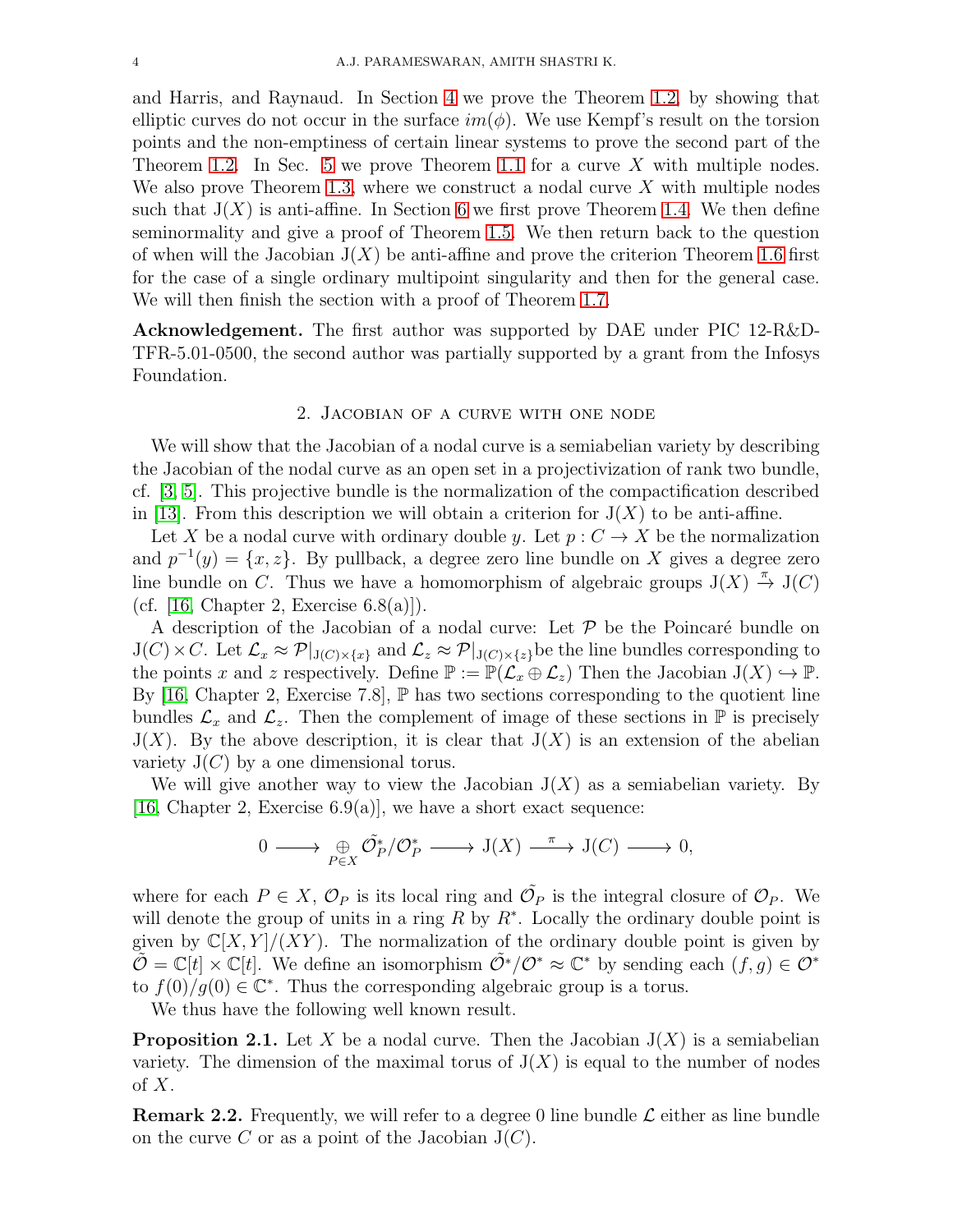We will now give a criterion for a nodal curve with one ordinary double point to be anti-affine. Let X be a nodal curve obtained by identifying the points  $x \neq z$  of a smooth curve C of geometric genus  $p_q(C) > 0$ . Let  $y \in X$  be the nodal point. Then we have a map of Jacobian:  $J(X) \stackrel{\pi}{\rightarrow} J(C)$ . By Proposition [2.1,](#page-3-1)  $J(X)$  is a semiabelian variety, whose maximal torus has rank one. Choose a base point  $x_0 \in C$  and consider  $f: C \to J(C)$ , the Abel-Jacobi map, given by  $x \mapsto \mathcal{O}_C(x - x_0) \in J(C)$ .

<span id="page-4-1"></span>**Theorem 2.3.** Let X be a projective curve with one nodal point y and C be the normalization of X and the points  $x, z \in C$  map to y under the normalization. Then the Jacobian J(X) of the curve X is an anti-affine group if and only if the point  $\mathcal{L}_x \otimes \mathcal{L}_z^{-1}$ is not torsion in  $J(C)$ .

*Proof.* We will follow Brion's argument [\[11,](#page-15-2) Proposition 2.1] and compute  $\pi_*\mathcal{O}(J(X))$ using the description of the group  $J(X)$  described in the beginning of this section. Let  $\mathcal{L}_x, \mathcal{L}_z$  be the line bundles corresponding to the points x and z, respectively. We will denote the tensor product  $\mathcal{L}_z \otimes \mathcal{L}_x^{-1}$  as  $\mathcal{L}$ . In the beginning of this section we have described the Jacobian J(X) as follows :  $J(X) \approx \mathbb{P}(\mathcal{O} \oplus \mathcal{L}) - \{s_x \cup s_z\}$ , where  $s_x$  and  $s_z$ are the two sections corresponding to the two quotient line bundles  $\mathcal O$  and  $\mathcal L$  respectively. The regular functions on  $J(X)$  are given by,  $\mathcal{O}(J(X)) = H^0(J(C), \pi_*(\mathcal{O}_{J(X)}))$ . We will give the description of  $\pi_*(\mathcal{O}_{J(X)})$ . Locally, by considering affine open sets of J(C), we have that  $\pi_*(\mathcal{O}_{J(X)})|_{\text{Spec } A} \approx \bigoplus_{i \in \mathbb{Z}} \mathcal{L}^i|_{\text{Spec } A}$ . Thus, we have  $\pi_*(\mathcal{O}_{J(X)}) \approx \bigoplus_{i \in \mathbb{Z}} \mathcal{L}^i$ , and  $H^0(J(C), \pi_*(\mathcal{O}_{J(X)}) \approx H^0(J(C), \underset{i\in \mathbb{Z}}{\oplus} \mathcal{L}^i) \approx \underset{i\in \mathbb{Z}}{\oplus} H^0(J(C), \mathcal{L}^i)$ . Note that,  $H^0(J(C), \mathcal{L}^0) =$ C. Thus,  $J(X)$  is anti-affine if and only if  $H^0(J(C), \mathcal{L}^i) = 0$  for each  $i \neq 0$ . Since  $\mathcal{L}^i$  are degree zero line bundles, the only line bundle with non zero sections is the trivial line bundle. Thus J(X) is anti-affine if and only if the point  $\mathcal{L} = \mathcal{L}_x \otimes \mathcal{L}_z^{-1}$  is not torsion in  $J(C).$ 

### 3. The Difference Morphism and the Jacobian

<span id="page-4-0"></span>By Theorem [2.3](#page-4-1) to study the property of  $J(X)$  to be anti-affine, we look at the difference morphism  $\phi : C \times C \to J(C)$  given by  $(x, y) \mapsto \mathcal{O}_C(x - y)$ . Here C is the normalization of the nodal curve  $X$ . We will denote the image of this morphism by  $im(\phi)$ . We will see that the variety  $im(\phi)$  is a singular surface in  $J(C)$  when the genus g of C is larger than two. We will recall a result of Abramovich and Harris, which characterizes smooth curves whose second symmetric product contains an elliptic curve, cf. Proposition [3.8.](#page-6-0) We will also recall a result of Raynaud, which characterizes subvarieties of an abelian variety which have dense set of torsion points, cf. Proposition [3.9.](#page-6-1)

Let C be a hyperelliptic curve and  $\sigma$  be the hyperelliptic involution on C. Then we have the following lemma that reduces the study of  $im(\phi)$  to  $Sym^2(C)$ .

<span id="page-4-2"></span>**Lemma 3.1.** For a hyperelliptic curve C, the map  $\phi$  factors through  $C^{(2)} := (C \times C)/\sim$ , where  $(x, y) \sim (\sigma(y), \sigma(x))$  and  $C^{(2)}$  is isomorphic to Sym<sup>2</sup> C.

*Proof.* Consider the morphism  $id \times \sigma_2 : C \times C \rightarrow C \times C$ . This morphism descends to a morphism between  $Sym^2 C \to C^{(2)}$ , (the two members of the equivalence class in Sym<sup>2</sup>C are mapped to the same class in  $C^{(2)}$ ) which is an isomorphism since  $\sigma$  is an

■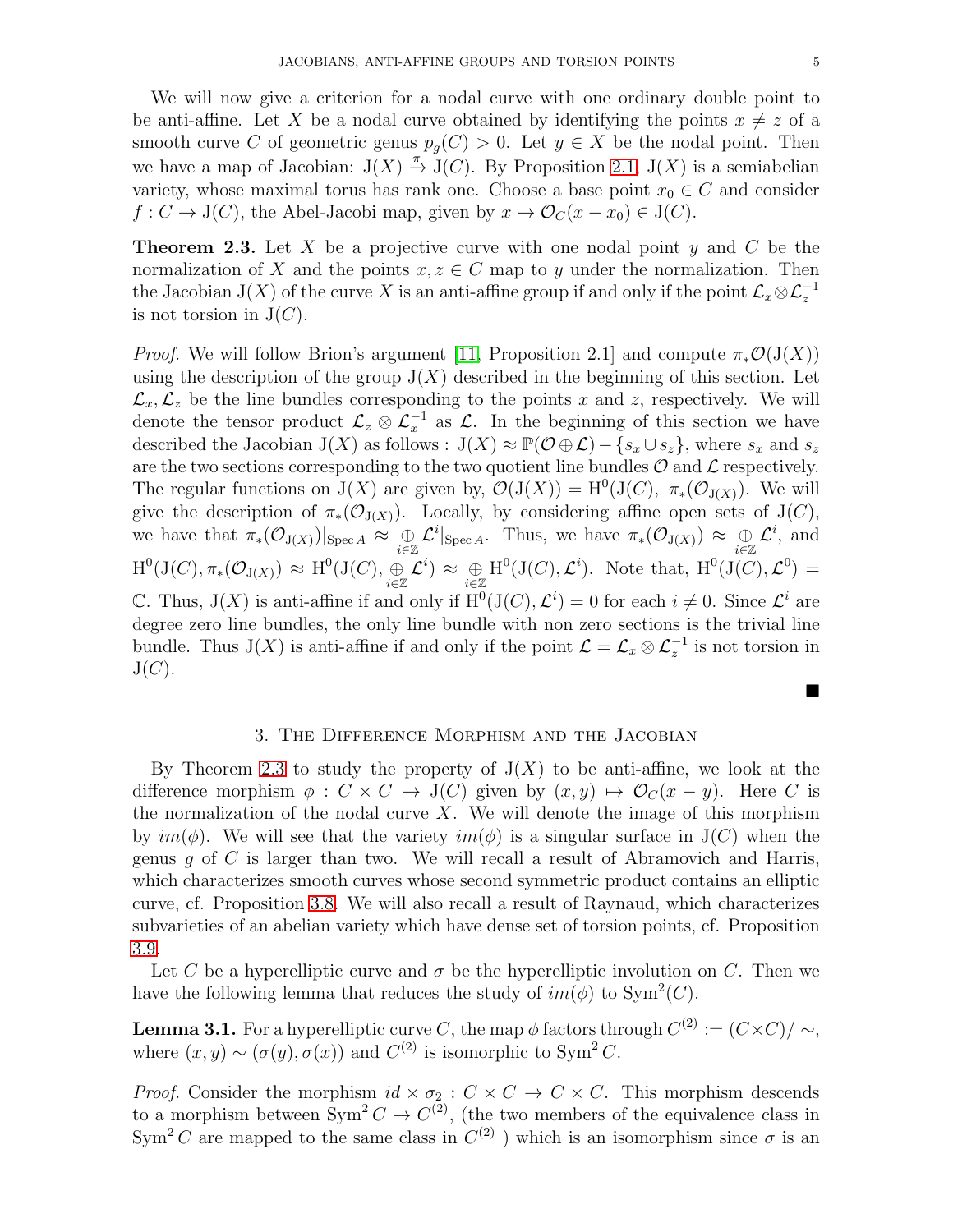involution. Further, since  $\sigma$  is the hyperelliptic involution on C, the divisor  $\sigma(y) - \sigma(x)$ has the same image as the divisor  $x - y$  in J. Thus,  $\phi$  factors through  $C^{(2)}$ . To put it succinctly, we have the following commutative diagram:



Note that the above lemma shows that the morphism  $\phi$  has degree two away from the diagonal.

 $\blacksquare$ 

<span id="page-5-2"></span>**Lemma 3.2.** Let  $C$  be a smooth projective curve of genus greater than 2 and nonhyperelliptic. Then the map  $\phi: C \times C \rightarrow J(C)$  is birational onto the image, in particular the diagonal blows down to a point.

*Proof.* Suppose that  $(x_i, z_i) \in C \times C \setminus \Delta$ ,  $i = 1, 2$  be two points. Further, assume that  $\mathcal{L}_{z_1} \otimes \mathcal{L}_{x_1}^{-1} = \mathcal{L}_{z_2} \otimes \mathcal{L}_{x_2}^{-1}$ , i.e., the divisors  $z_1 - x_1$  and  $z_2 - x_2$  are linearly equivalent and hence the divisors  $z_1 + x_2, z_2 + x_1$  are also linearly equivalent. Since  $x_i \neq z_i$  and if the divisors  $z_1 + x_2, z_2 + x_1$  are distinct then we get a map from  $C \to \mathbb{P}^1$  with zeroes at  $z_2, x_1$  and poles at  $z_1, x_2$ . This gives a degree 2 morphism from  $C \to \mathbb{P}^1$  and hence C is a hyperelliptic curve which is contrary to our assumption. Similarly, assume  $x_1 = z_2$ and  $x_2 = z_1$ , this also gives a morphism of degree 2 from  $C \to \mathbb{P}^1$  with a zero of order 2 at  $z_2$  and a pole of order 2 at  $z_1$  which is also a contradiction.

Therefore assume that  $x_1 = x_2$ , this forces  $z_1 = z_2$  and conversely. Thus,  $\phi|_{C \times C \setminus \Delta}$  is an injection.

<span id="page-5-0"></span>**Lemma 3.3.** Let C be a curve of genus  $g \geq 3$ . Then the surface  $im(\phi)$  is singular.

*Proof.* Let C be a non-hyperelliptic curve. Under the map  $\phi$  the diagonal  $\Delta$  blows down to a point and  $\Delta^2 = 2 - 2q < -1$ . Hence the surface  $im(\phi)$  is singular.

In case C is hyperelliptic, by Lemma [3.1](#page-4-2) the surface  $im(\phi) \approx Sym^2(C) \subset J^2(C)$ . For the surface Sym<sup>2</sup>(C) the diagonal  $\Delta$  maps onto  $\mathbb{P}^1$  with self intersection  $1-g$  (use the adjunction formula for the surface  $Sym^2 C$  cf. [\[16\]](#page-15-9) Chapter V Proposition 1.5). Thus  $\Delta$  has self intersection  $-1$  only when genus of C is 2. Thus the surface  $im(\phi)$  is singular for C hyperelliptic of genus  $g \geq 3$ .

For further questions and properties of the surface  $im(\phi)$ , we refer to [\[27\]](#page-15-10).

Let C be a smooth projective curve of genus g and  $C_i$ ,  $i = 1, 2$  be smooth projective curves of genera  $k_i$ . Let  $\pi_i : C \to C_i$ ,  $i = 1, 2$  of degree  $h_i$ . We then have the following inequality which gives an upper bound for the genus g in terms of the genera  $k_i$  and degrees  $h_i$ .

<span id="page-5-1"></span>**Lemma 3.4** (*Castelnuovo-Severi Inequality*). As above if  $\pi := (\pi_1, \pi_2) : C \to C_1 \times C_2$ is birational onto the image then:

$$
g \le (h_1 - 1)(h_2 - 1) + k_1 h_1 + k_2 h_2
$$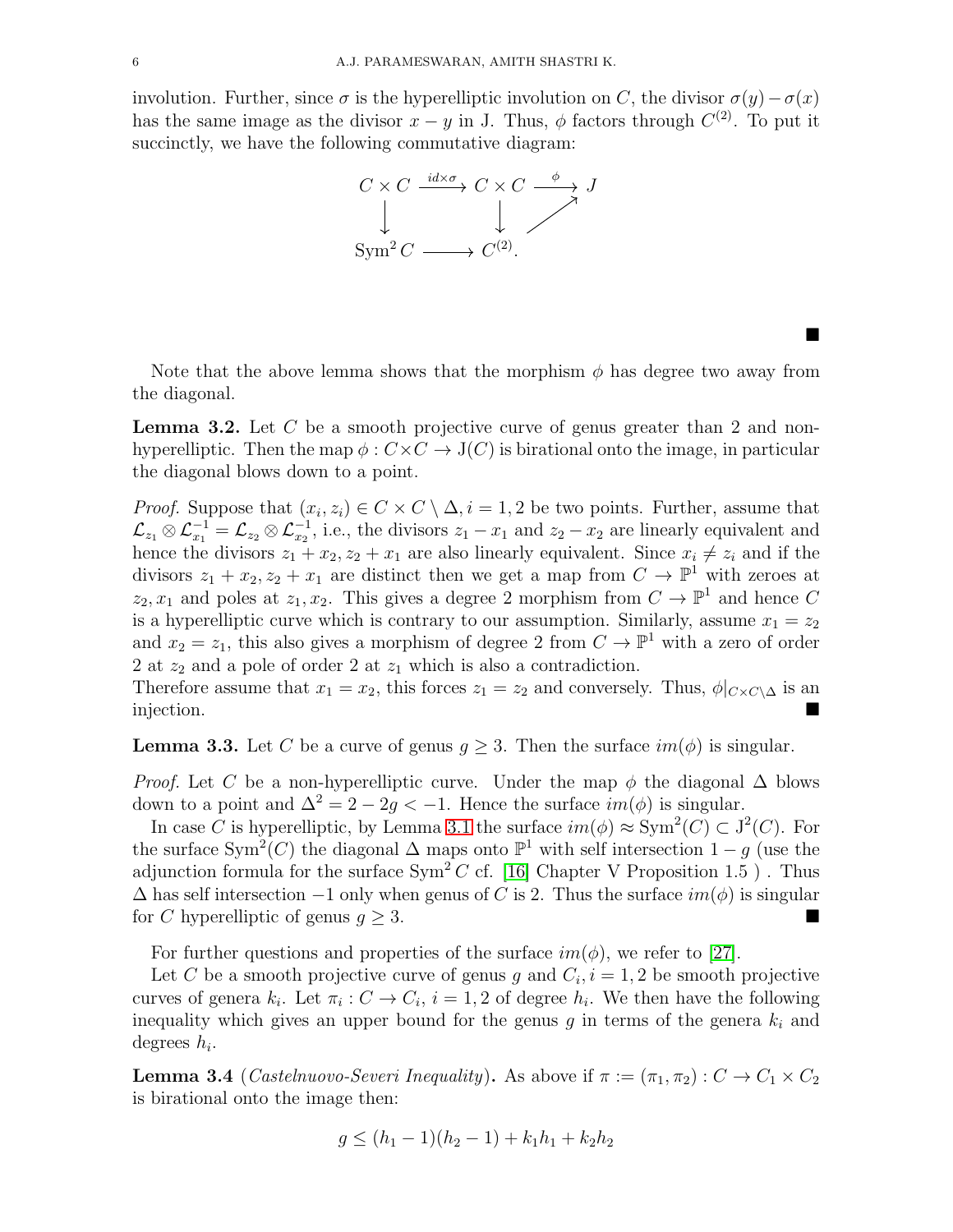*Proof.* We refer to [\[2,](#page-14-2) Theorem 3.5] for a proof.

**Definition 3.5.** A smooth projective curve C is said to be *bielliptic* if there is a degree two map from C to an elliptic curve.

Similar to a hyperelliptic curve, a bielliptic curve has an involution  $\tau$ . This involution in general is not unique. However by the Castelnuovo-Severi inequality, Lemma [3.4,](#page-5-1) we have the following corollary.

**Corollary 3.6.** Let C be a bielliptic curve of genus  $q > 5$ . Then bielliptic involution  $\tau$  is unique.

*Proof.* We will assume that there are two distinct maps from C onto two elliptic curves  $E_1$  and  $E_2$  and show that the genus g of C is less than 6. Let  $p_1 : C \to E_1$  and  $p_2 :$  $C \rightarrow E_2$  be degree two morphisms from C. Applying the Castelnuovo-Severi inequality to the morphism  $(p_1, p_2)$ :  $C \rightarrow E_1 \times E_2$  we get the bound on the genus.

We will now show that a smooth projective curve that is both bielliptic and hyperelliptic does not have high genus. Specifically:

<span id="page-6-2"></span>**Corollary 3.7.** A smooth curve  $C$  that is both hyperelliptic and bielliptic has genus at most 3.

*Proof.* Since C is both hyperelliptic and bielliptic, we have maps  $\pi_1 : C \to \mathbb{P}^1$  and  $\pi_2 : C \to E$ , where E is a genus 1 curve and the maps  $\pi_1$  and  $\pi_2$  have degree 2.

Now consider  $\pi := (\pi_1, \pi_2) : C \to \mathbb{P}^1 \times E$ . Let D be the normalization of the image of C. We claim that  $D, C$  are birational. On the contrary, suppose that the curves  $C, D$ are not birational. Then the map from  $C \to D$  has a degree  $d > 1$ . The first projection gives a map from  $C \to \mathbb{P}^1$  of degree 2 factoring by D. Thus  $D \approx \mathbb{P}^1$ . Similarly taking the second projection we get that  $D \approx E$ . But this is not possible. Thus the map from  $C \rightarrow D$  has no degree and hence C and D are birational to each other. Now by the Lemma [3.4](#page-5-1) we have  $q \leq 3$ .

We will now state a theorem of Abramovich-Harris which characterizes the curves whose second symmetric product contains an elliptic curve.

<span id="page-6-0"></span>**Proposition 3.8.** Let  $C$  be a smooth projective curve. If the symmetric product  $\text{Sym}^2(C)$  contains a genus 1 curve, then C is a bielliptic curve or genus of C is at most 2. If  $g(C) > 3$  then C is not hyperelliptic.

Proof. See [\[1,](#page-14-3) Theorem 3] for a proof.

We note that a weaker version of the above result was proved by Harris and Silverman, cf. [\[15\]](#page-15-11) Theorem 2.

Moving from curves, we will now state a crucial result of Raynaud which characterizes the subvarieties of an abelian variety which have dense set of torsion points.

<span id="page-6-1"></span>**Proposition 3.9.** Let A be an abelian variety and X a subvariety. Let  $A_{Tor}$  be the torsion points of A. If  $A_{Tor} \cap X$  is a dense subset in X, then X is a translate of an abelian subvariety  $B \subset A$  by a torsion point of A.

Proof. See [\[19\]](#page-15-12) for a proof.

The case of curves arising as subvarieties of abelian varieties has also been dealt by Raynaud [\[20\]](#page-15-13).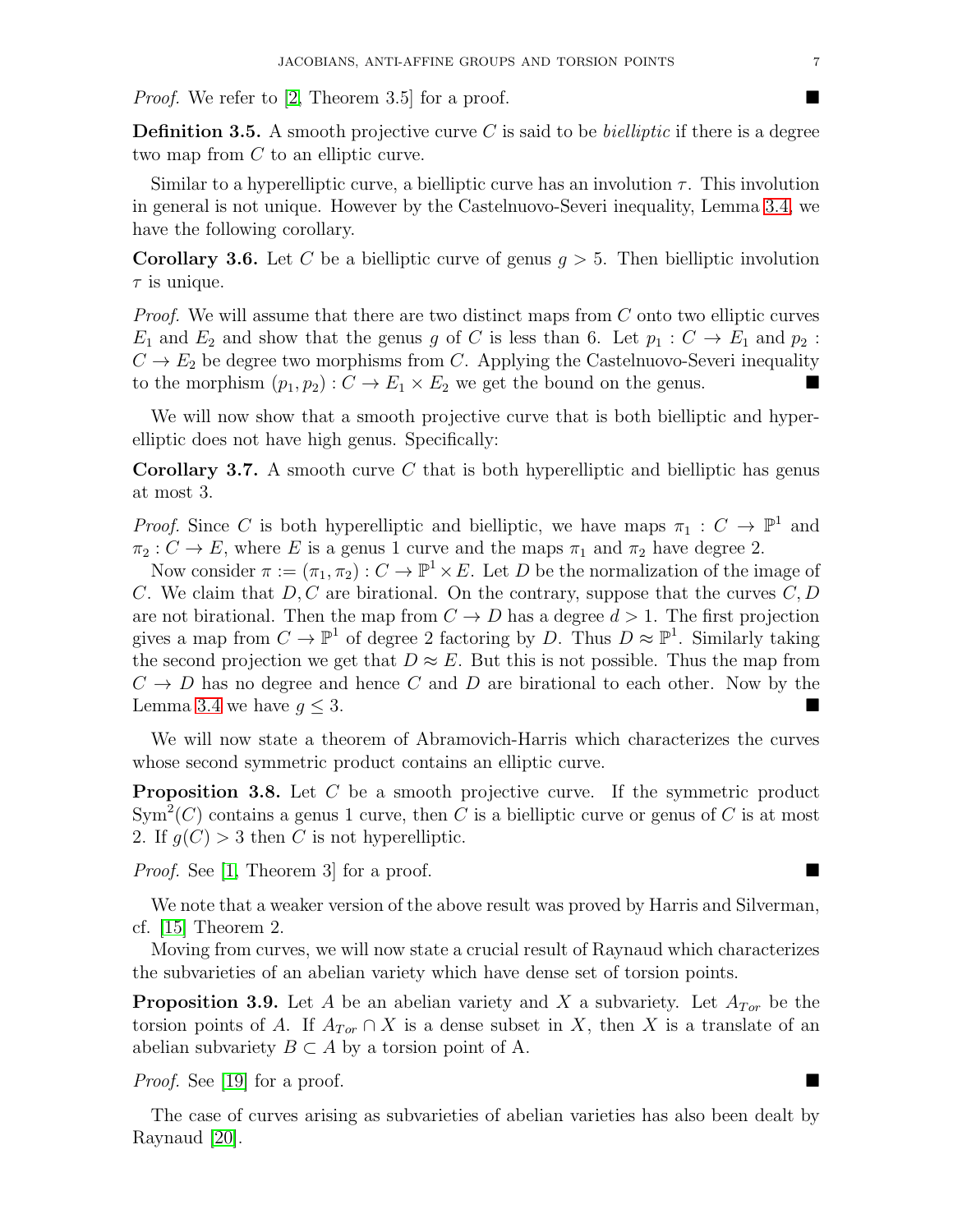#### 4. TORSION DIVISORS OF THE FORM  $x - z$

<span id="page-7-0"></span>We will prove the Theorem [1.2](#page-1-0) in this section. We are interested in the torsion points of the form  $x - z$  i.e., the torsion line bundles in  $J(C)$  corresponding to the divisor  $x - z$  in the surface  $im(\phi)$ . By Raynaud's result, to conclude finiteness of torsion points, it is enough to show that  $im(\phi)$  has no elliptic curves. We discuss this in two subsections: First we deal with the case when  $C$  is non-hyperelliptic. In this case the proof is straightforward. The case when  $C$  is hyperelliptic is more involved and is dealt subsequently.

We will handle the second part of the Theorem later in this section.

4.1. C is not hyperelliptic. We will first show that for a smooth, projective curve, C of genus  $q > 3$  and non-hyperelliptic the image of the morphism  $\phi$  has only finitely many torsion points.

<span id="page-7-1"></span>Lemma 4.1. Let C be a smooth projective curve of genus greater than 2 and nonhyperelliptic. Then the image of the map  $\phi : C \times C \rightarrow J(C)$  has no elliptic curves.

*Proof.* Suppose that  $i : E \to \phi(C \times C)$  be a curve of genus 1 in the image of  $\phi$ . By Lemma [3.2,](#page-5-2) the map  $\phi$  is injective outside the diagonal. Thus we can take the reduced inverse image of the elliptic curve which we denote by E. The morphism  $\tilde{i}: E \dashrightarrow C \times C$ is rational (see [\[16,](#page-15-9) Chapter 2, Section 7, Corollary 7.15]) which extends to the entirety of E (see [\[16,](#page-15-9) Chapter 1, Section 6, Proposition 6.8]). Now, consider the composite of the projection maps  $\pi_1, \pi_2 : C \times C \to C$  with  $\tilde{i}$ . This gives a map from  $\tilde{E}$  a curve of genus 1 to C and by the Riemann-Hurwitz formula the composite map is constant. Thus  $E$  is a point.

We will now show that the surface  $im(\phi) \subset J(C)$  has finitely many torsion points.

**Lemma 4.2.** Let C be a smooth projective curve of genus greater than 2 and nonhyperelliptic then  $\phi : C \times C \to J(C)$  has only finitely many torsion points in  $im(\phi)$ .

*Proof.* Suppose that there are infinitely many torsion points in the image variety  $im(\phi)$ . Let Y be the Zariski closure of the torsion points. By Raynaud's theorem, Proposition [3.9,](#page-6-1) Y is a translate of an abelian variety. Since the variety  $im(\phi)$  is singular,  $im(\phi)$ cannot be a translate of an abelian surface. Thus the subvariety  $Y$  is not the entirety of  $im(\phi)$ . Then Y should be a translate of an elliptic curve. This implies that Y is a curve of genus 1 in  $im(\phi)$ . However by Lemma [4.1](#page-7-1) this is not possible. Therefore  $im(\phi)$ can contain finitely many torsion points.

In case C is a curve of genus  $q = 1$  or 2,  $\phi$  is a surjection onto the J(C), and  $\phi(C \times C)$ is an abelian variety and thus has infinitely many torsion points.

4.2. C is hyperelliptic. We need to show that the surface  $im(\phi)$  has no elliptic curves. But by Lemma [3.1](#page-4-2) it is enough to show that the variety  $Sym^2(C)$  has no elliptic curves.

<span id="page-7-2"></span>**Proposition 4.3.** If C is a hyperelliptic curve of genus  $g \geq 4$ , then surface  $im(\phi)$  has no genus 1 curves.

*Proof.* Let  $E \subset im(\phi)$  be a genus 1 curve. Note that  $Sym^2(C)$  is birational onto its image in  $J^2(C)$ . Further, by Lemma [3.1](#page-4-2) the difference map factors through a variety isomorphic to Sym<sup>2</sup>(C). By Proposition [3.8,](#page-6-0) C is bielliptic. Thus by Corollary [3.7](#page-6-2)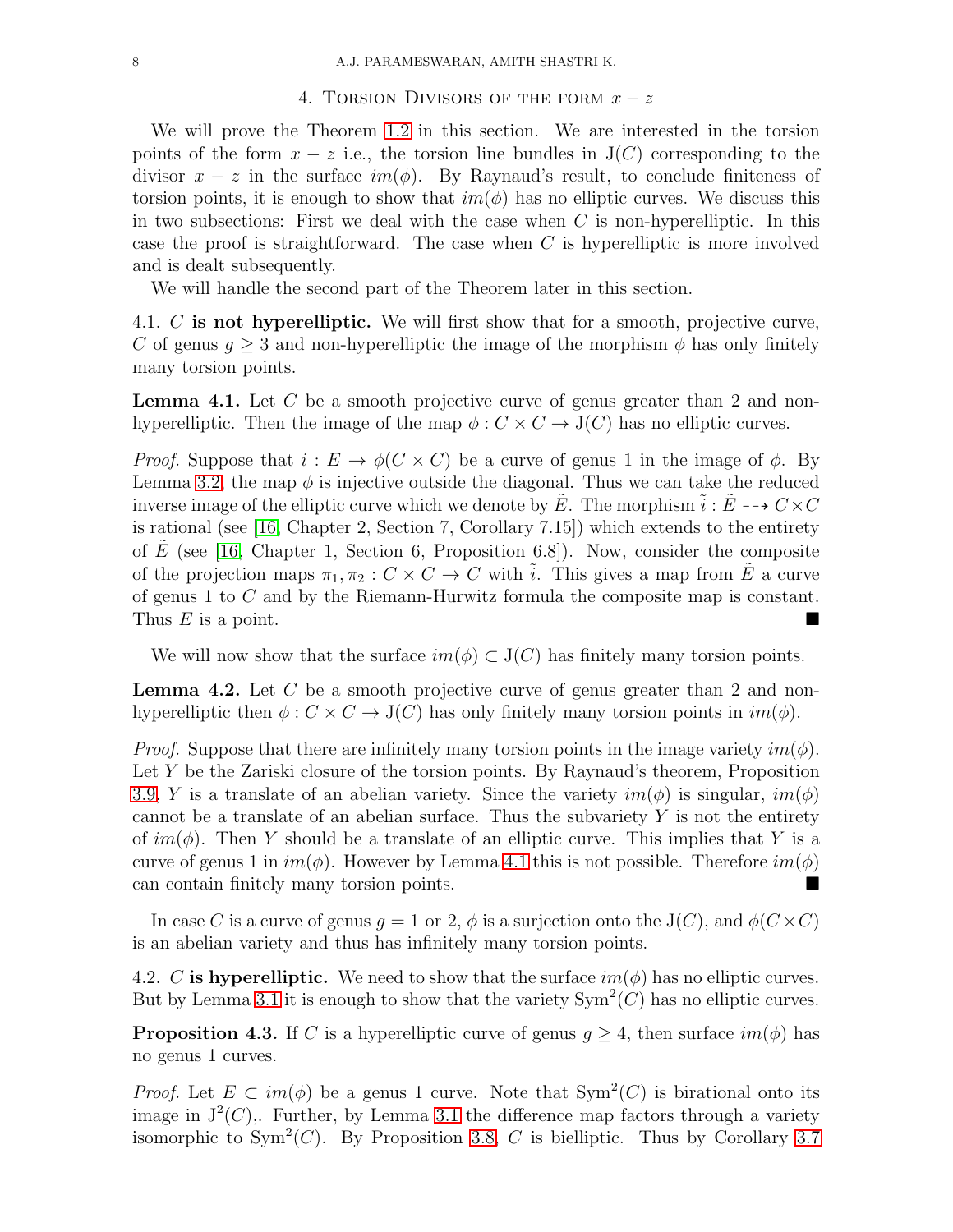genus of  $C$  is at most 3. However, by assumption the genus is at least 4. Thus the surface  $im(\phi)$  has no genus 1 curves.

We are now ready to show that the surface  $im(\phi)$  admits only finitely many torsion points, even in the case of hyperelliptic curves.

**Corollary 4.4.** For a hyperelliptic curve of genus  $g \geq 4$ , The surface  $im(\phi)$  has finitely many torsion points.

*Proof.* Suppose that the surface  $im(\phi)$  has infinitely many torsion points. Let Y be the Zariski closure of these torsion points. By Proposition  $3.9 Y$  is a translate of an abelian variety. The surface  $im(\phi)$  is singular by Lemma [3.3](#page-5-0) and hence  $Y \neq im(\phi)$ . Similarly, Y cannot be a genus 1 curve by Proposition [4.3.](#page-7-2) Thus Y is a point.

Now only the case of hyperelliptic curves of genus 3 remains.

**Corollary 4.5.** Let C be a hyperelliptic curve of genus 3 which is not bielliptic. Then  $im(\phi)$  has finitely many torsion points.

*Proof.* Suppose that  $im(\phi)$  has infinitely many torsion points. Let Y be the Zariski closure of the set of torsion pints in  $im(\phi)$ . Since  $im(\phi)$  is singular (Lemma [3.3\)](#page-5-0) and by Raynaud's theorem Y is an elliptic curve. The isomorphism of Lemma [3.1](#page-4-2) gives an elliptic curve in  $Sym^2 C$ . Thus C is also a bielliptic curve of genus 3. However, this is in contradiction to our assumption. Thus  $im(\phi)$  has finitely many torsion points.

We will now state a result of Kempf which gives a necessary cohomological condition for a multiple of a divisor to be rationally equivalent to zero.

Proposition 4.6. Let C be a curve with general moduli in characteristic zero. For a divisor D such that d.D is rationally equivalent to zero for some  $d > 0$ , then the cohomology  $H^1(C, (D_0 + D_{\infty})$  must be zero (equivalently  $|K - D_0 - D_{\infty}|$  is empty).

**Proof.** We refer to the main Theorem in [\[17\]](#page-15-14) for a proof.

As a corollary we have the following corollary.

**Corollary 4.7.** Let C be a general curve of genus at least 3. Then  $im(\phi)$  has no torsion divisors of the form  $x - z$ .

*Proof.* For any pair of distinct points  $x, z \in C$  and  $g \ge 4$ , the degree of  $K - x - z \ge g$ . And hence the linear system  $|K - x - z|$  is non empty. Thus by Kempf's theorem the corresponding divisor  $x - z$  cannot be a torsion point.

Now, let C be a general curve of genus 3. Then for points  $x, z \in C$  consider the divisor  $D := x - z$ . Suppose that d.D is rationally equivalent to 0 for some  $d > 0$ . Note that the Euler characteristic  $\mathcal{X}(C, (x+z)) = 0$ . Thus,  $H^0(C, \mathcal{O}(x+z)) = H^1(C, \mathcal{O}(x+z))$ . Thus either both are non zero or both vanish. However  $\mathcal{O}(x+z)$  is an effective divisor and thus  $H^0(C, \mathcal{O}(x+z)) \neq 0$ . Hence  $H^1(C, \mathcal{O}(x+z) \neq 0$ , a contradiction to Kempf's theorem. Thus  $d.D$  is not rationally equivalent to 0 for any  $d > 0$ .

We will now summarize our results:

 $\blacksquare$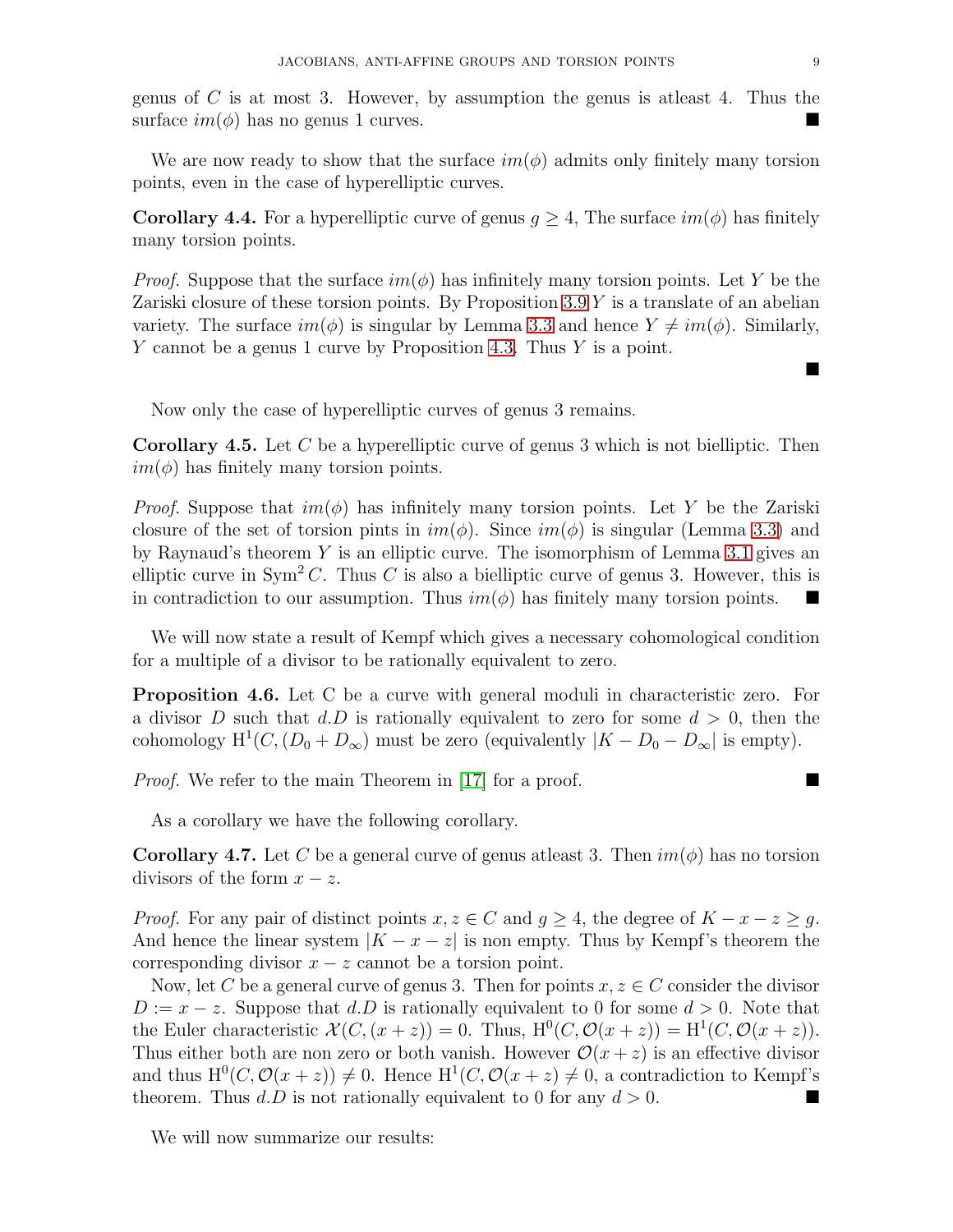<span id="page-9-2"></span>**Theorem 4.8.** Let C be a smooth projective curve of genus  $q > 3$  and C is not bielliptic hyperelliptic. Then the set of torsion points in  $im(\phi)$  is finite. Further, if C is a general curve then the set of torsion points in  $im(\phi)$  is empty.

## Remark 4.9. Curves of genus 3:

Let  $C$  be a smooth curve of genus 3 and not hyperelliptic. In this case the canonical divisor  $K_C$  gives an embedding of C into  $\mathbb{P}^2$  as a smooth quartic. Project  $\mathbb{P}^2$  onto  $\mathbb{P}^1$ from a point  $P \in C$ . Restricting this projection to the curve C gives a map  $C \to \mathbb{P}^1$ . Thus C is a trigonal curve. Let  $f: C \to \mathbb{P}^1$  be the degree 3 map. We will compute torsion points of order 3 for these curves. A totally ramified point  $Q$  of the map  $f$  gives a torsion point of order three. The point  $Q$  is also an inflection point on the curve  $C$ . To get a divisor of the form  $Q-S$  we need two such divisors. However there are finitely many inflection points. Thus for a general choice of the projecting point  $P$  the curve C will have no 3 torsion points of the form  $Q - S$ .

It should be noted that there are special curves which do admit totally ramified points, and hence have torsion points of order 3. A curve which does not have 3-torsion may have a higher order torsion points.

**Remark 4.10.** If the curve C is of genus 1 or 2, then  $im(\phi)$  is an abelian variety and hence admits infinitely many torsion points. However, if the divisor  $\pi^{-1}(y)$  corresponding to the ordinary double point  $y \in X$  is not in this set then the Jacobian  $J(X)$  is anti-affine. If C is a bielliptic hyperelliptic curve of genus 3, then  $im(\phi)$  contains an elliptic curve. Thus in this case there are infinitely many torsion points of the form  $x - z$ ,

### 5. Nodal Curves with more than one ordinary double point

<span id="page-9-1"></span>The description of the Jacobian of a curve with one ordinary double point in the second section generalizes to a curve with  $n$  ordinary double points as singularities. It is an extension of an abelian variety by a torus of rank n.

Let X be a nodal curve with ordinary double points  $\{y_1, y_2, \dots, y_n\}$ . Let  $p: C \to X$ be the normalization and  $p^{-1}(y_j) = \{x_j, z_j\}$ . By pullback, a degree zero line bundle on  $X$  gives a degree zero line bundle on  $C$ . Thus we have a homomorphism of algebraic groups  $J(X) \stackrel{\pi}{\to} J(C)$  (cf. [\[16,](#page-15-9) Chapter 2, Exercise 6.8(a)]).

A description of the Jacobian of a nodal curve: Let  $P$  be the Poincaré bundle on  $J(C)\times C$ . Let  $\mathcal{L}_{x_j}\approx \mathcal{P}|_{J(C)\times \{x_j\}}$  and  $\mathcal{L}_{z_j}\approx \mathcal{P}|_{J(C)\times \{z_j\}}$  be the line bundles corresponding to the points  $x_j$  and  $z_j$  respectively. Define  $\mathcal{P}_j := \mathbb{P}(\mathcal{L}_{x_j} \oplus \mathcal{L}_{z_j})$  Then the Jacobian  $J(X) \hookrightarrow \mathcal{P}_1 \times_{J(C)} \times \mathcal{P}_2 \times_{J(C)} \cdots \times_{J(C)} \mathcal{P}_n$ . By [\[16,](#page-15-9) Chapter 2, Exercise 7.8], each  $\mathcal{P}_j$ has two sections corresponding to the quotient line bundles  $\mathcal{L}_{x_j}$  and  $\mathcal{L}_{z_j}$ . Then the complement of these sections in  $\mathcal{P}_1 \times_{J(C)} \times \mathcal{P}_2 \times_{J(C)} \cdots \times_{J(C)} \mathcal{P}_n$  is precisely  $J(X)$  cf. [\[5,](#page-14-1) Proposition 2.1] and the subsequent discussion. By the above description, its is clear that  $J(X)$  is an extension of the abelian variety  $J(C)$  by n–dimensional torus.

<span id="page-9-0"></span>**Definition 5.1.** Let  $\{\mathcal{L}_i\}_{i=1,\dots,n}$  be a set of points in a Jacobian of a smooth curve. We say that the divisors  $\{\mathcal{L}_i\}$  are linearly independent if  $\sum_{n=1}^n$  $i=1$  $\mathcal{L}_i^{k_i} = 0$  and  $k_i \in \mathbb{Z}$  for each i then each  $k_i = 0$ .

We will now give a criterion for the Jacobian of a nodal curve with multiple nodes to be anti-affine.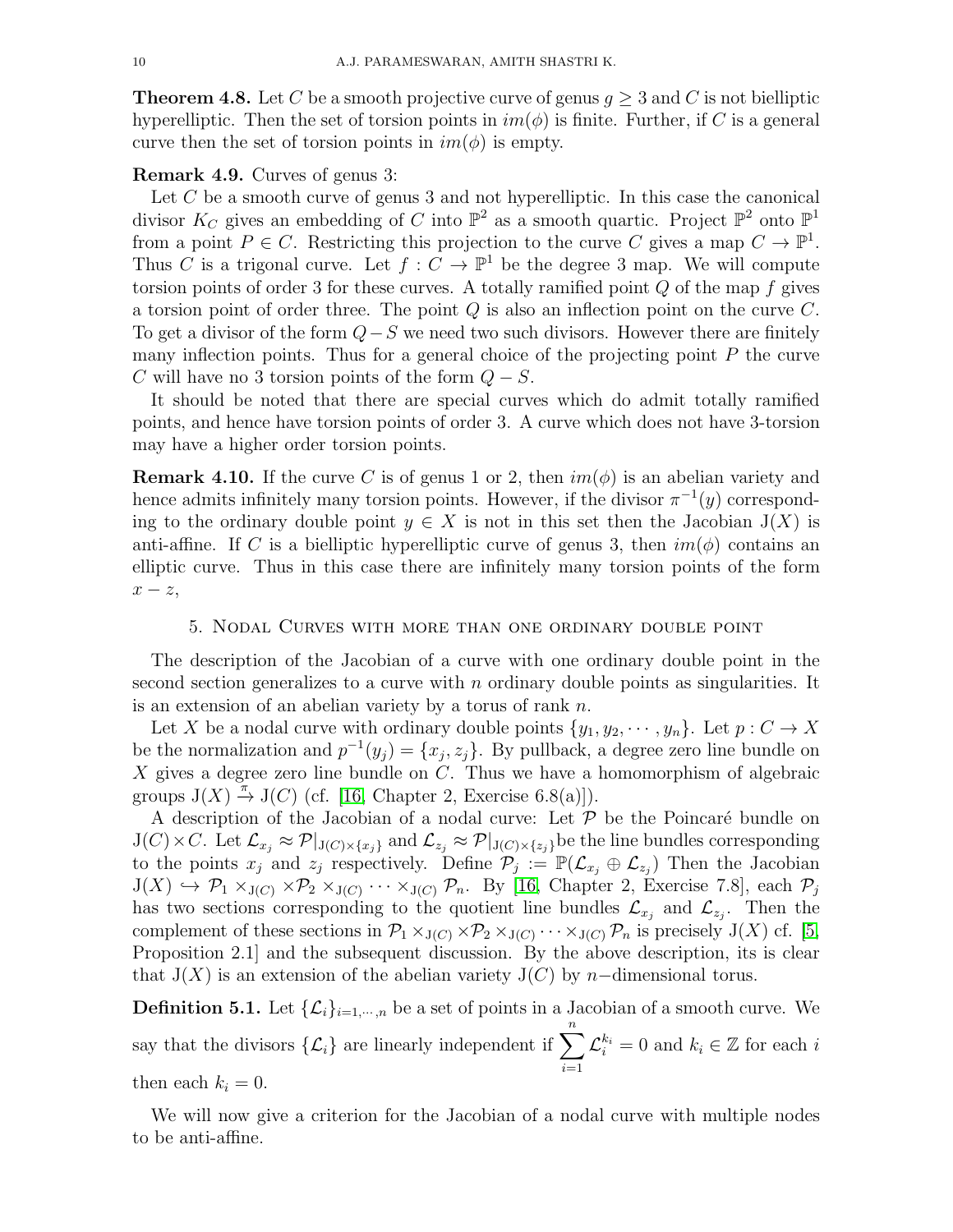<span id="page-10-3"></span>**Theorem 5.2.** Let X be a nodal curve with n nodes and let  $y_1, \dots, y_n$  be the nodes.  $p: C \to X$  be the desingularization and  $p^{-1}(y_j) = \{x_j, z_j\}$  be the points that map onto  $y_j$ . Then the Jacobian  $J(X)$  is an anti-affine group if and only if the points  $\{\mathcal{L}_{z_j} \otimes \mathcal{L}_{x_j}^{-1}\}_{j=1}^n$  are linearly independent in J(C).

*Proof.* We have described the Jacobian,  $J(X)$  of X as an open subset of  $P_1 \times_{J(C)} P_2 \times_{J(C)}$  $\cdots \times_{J(C)} P_n$  given by removing the image of the pullback of the sections  $s_{x_j}, s_{z_j}$  of  $\mathcal{P}_j \to$  $J(C)$ . As before we will describe  $\pi_* \mathcal{O}_{J(X)}$  in terms of the line bundles  $\mathcal{L}_j := \mathcal{L}_{z_j} \otimes \mathcal{L}_{x_j}^{-1}$ . We have that,  $\pi_*(\mathcal{O}_{J(X)}) \approx \bigoplus_{\substack{k_i \in \mathbb{Z} \\ i \in \{1,2,\cdots n\}}}$  $\mathcal{L}_1^{k_1}\otimes \mathcal{L}_2^{k_2}\otimes \cdots \otimes \mathcal{L}_n^{k_n}$  and  $\mathrm{H}^0(\mathrm{J}(C),\pi_*(\mathcal{O}_{\mathrm{J}(X)})) \approx$  $\mathrm{H}^0\left(\,\mathrm{J}(C),\quad \ \ \oplus$  $k_i \in \mathbb{Z}$ <br> $i \in \{1,2,\dots n\}$  ${\cal L}_1^{k_1}\otimes {\cal L}_2^{k_2}\otimes \cdots \otimes {\cal L}_n^{k_n} \big)\approx \quad \quad \oplus \quad$  $k_i \in \mathbb{Z}$ <br> $i \in \{1,2,\dots n\}$  ${\rm H}^{0}({\rm J}(C), {\mathcal L}_{1}^{k_{1}}\otimes {\mathcal L}_{2}^{k_{2}}\otimes\cdots\otimes {\mathcal L}_{n}^{k_{n}}).$ 

Therefore the group  $J(X)$  is anti-affine if and only if the points  $\mathcal{L}_1^{k_1} \otimes \mathcal{L}_2^{k_2} \otimes \cdots \otimes \mathcal{L}_n^{k_n}$  are non trivial, i.e., the set of points  $\{\mathcal{L}_1,\mathcal{L}_2,\cdots,\mathcal{L}_n\}$  are linearly independent in  $J(C)$ .

By the above theorem it is clear that the Jacobian of a nodal curve being anti-affine depends on the divisors  $\{x_i - z_i\}_{i=1,\dots,n}$  not satisfying any linear relation. Notice that for a rational nodal curve its Jacobian is a torus and hence is always affine. For other curves we have the following:

<span id="page-10-0"></span>**Theorem 5.3.** Let  $C$  be a smooth non-rational curve. Then we can identify finitely many pairs of points so that the corresponding Jacobian of the nodal curve is anti-affine.

*Proof.* We prove this by induction on the number of singularities n. For  $n = 1$ , we choose a point  $\mathcal{L} \in im(\phi)$  which is not torsion. This is possible as the torsion points in  $J(C)$  is at most countable (and for curves of genus  $g > 3$  finite and for a general curve empty). Now suppose that we have chosen  $\mathcal{L}_1, \ldots, \mathcal{L}_k$  linearly independent pints in  $im(\phi)$ . Note that the span of the points  $\mathcal{L}_1, \ldots, \mathcal{L}_k$  is countable in  $J(C)$  and hence countable in im( $\phi$ ). Thus, the totality of the span of  $\mathcal{L}_1, \ldots, \mathcal{L}_k$  and the set of torsion points in  $im(\phi)$  is countable. Furthermore, to avoid higher singularities if  $(x_1, z_1) \dots (x_k, z_k)$  are the pairs of points that are chosen then in the  $k + 1$  pair of point  $(x_{k+1}, z_{k+1})$  such that  $x_{k+1} \neq x_i$  or  $z_i$  and similarly for  $z_{k+1}$ . This amounts to removing finitely many curves in  $im(\phi)$ . We can thus choose a point  $\mathcal{L}_{k+1} \in im(\phi)$  linearly independent of the previous choices. Identifying the corresponding pairs of points in  $C$  gives us a singular curve X with ordinary double points and by Theorem [5.2](#page-10-3) J(X) is anti-affine.

<span id="page-10-1"></span>**Remark 5.4.** Let X be a curve of genus g. If the number of cuspidal singularities in X is greater than g then by [\[11,](#page-15-2) Proposition 2.3] we have that  $J(X)$  cannot be anti-affine group. This is in stark contrast to the nodal case proved in the above theorem. We note that in the cuspidal case the Jacobian is not semi-abelian, the linear part of  $J(X)$ is a unipotent group.

## 6. Ordinary n-point Singularity

<span id="page-10-2"></span>Let X be a curve with  $y \in X$  the only singular point of X. We assume y to be an ordinary n-point singularity. Recall that an ordinary n-point singularity is obtained by identifying n distinct points on a smooth curve  $C$  with each local branch of  $C$  immersed in  $X$  so that they give rise to independent vectors in the Zariski tangent space. Let  $p: C \to X$  be the normalization and  $p^{-1}(y) = \{x_1, \dots, x_n\}$  be the fibre over y. We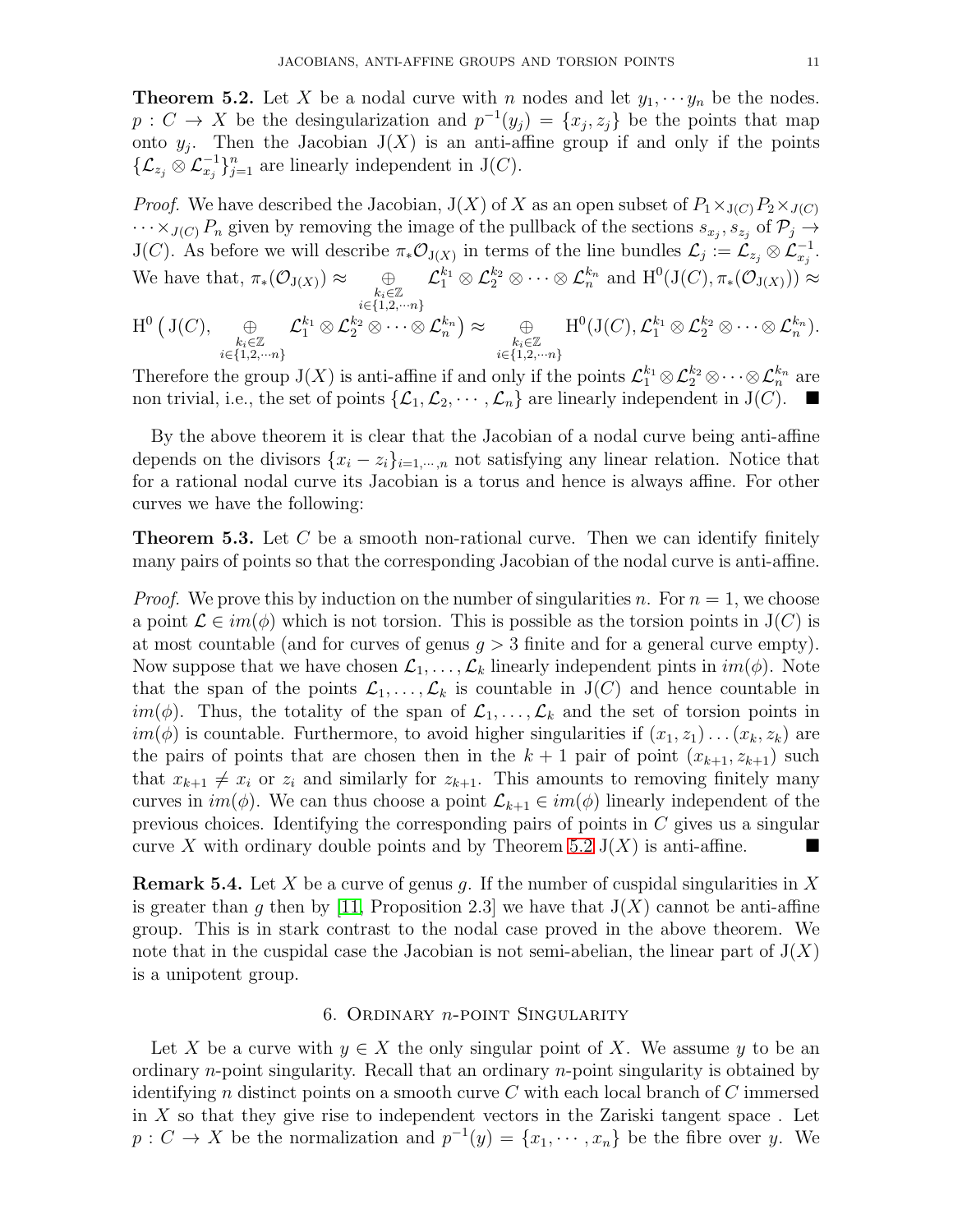will denote the Jacobian of X, i.e., the space of degree 0 line bundles on X, as  $J(X)$ . Pulling back a line bundle  $L \in J(X)$  by p gives a map  $\pi : J(X) \to J(C)$ . We will embed  $J(X)$  in a  $\mathbb{P}^{n-1}$  bundle over  $J(C)$ . This bundle  $\tilde{J}(X)$  is defined as follows: For any line bundle  $L \in J(C)$ , consider  $n-1$  dimensional quotient Q, of the direct sum of fibres  $L_{x_1} \oplus \cdots \oplus L_{x_n}$ . The set of pairs  $(L, Q)$  together with the first projection is a  $\mathbb{P}^{n-1}$  bundle over J(C). Thus,  $\tilde{J}(X) = \mathbb{P}(\mathcal{P}_{x_1} \oplus \cdots \oplus \mathcal{P}_{x_n})$ , here  $\mathcal P$  denotes the Poincaré bundle on  $J(C) \times C$  and  $\mathcal{P}_{x_j} = \mathcal{P}|_{J(C) \times \{x_j\}}, x_j \in p^{-1}(y)$ , cf. [\[3\]](#page-14-0) for details. The inclusion  $h: J(X) \hookrightarrow \tilde{J}(X)$  is as follows: Given a line bundle  $L \in J(X)$ , we have a natural exact sequence of sheaves:

$$
0 \to L \to p_*p^*L \to Q \to 0.
$$

Then the map h is given by  $h(L) = (p^* L, Q)$ . Since the above sequence is natural, the map h is injective. The quotient  $Q$  is supported at the ordinary n-point  $\eta$  and is naturally the quotient of  $p^* L(x_1) \oplus \cdots \oplus p^* L(x_n)$  by  $L_y$ .

Following the forthcoming paper  $[4]$  we will now show that the image of the map h is the complement of the projections. Let  $(A, \mathfrak{m})$  denote the local ring of the ordinary *n*-point singularity  $y \in X$  and let A be the normalization. Let  $\mathfrak{m}_1, \dots, \mathfrak{m}_n$  be the maximal ideals of  $\overline{A}$ . Let  $k_i := \overline{A}/\mathfrak{m}_i = k$ . Then  $\overline{A}/\mathfrak{m}_i \approx \overline{A}/\mathfrak{m}_1 \oplus \cdots \oplus \overline{A}/\mathfrak{m}_n \approx \bigoplus_{i=1}^n k_i$ and let  $\pi : \bar{A} \to k_1 \oplus \cdots \oplus k_n$  denote the natural map.

**Lemma 6.1.** Let V be a line passing through the origin in  $k_1 \oplus \cdots \oplus k_n$ . If all the n projections  $p_i: V \to k_i$  are isomorphisms then  $\pi^{-1}(V) \approx A$ .

*Proof.* We will produce an automorphism f of  $\overline{A}$  such that the induced automorphism  $f_1$  of  $\bar{A}/m\bar{A}$  maps V onto the diagonal  $\Delta$  of  $k^n$ . The result follows as  $\pi^{-1}(\Delta) = A$ .

Let e be a generator of V, and  $e = e_1 + \cdots + e_n$ ,  $e_i \in k_i$ . Note since each  $p_i$  is an isomorphism each  $e_i$  generates  $k_i$ . Further, since  $\pi$  is surjective there is an element  $M \in A$  such that  $\pi(M) = e$ . Let f be the endomorphism of  $\overline{A}$  determined by M. Let  $f_1 : A/\mathfrak{m}A \to A/\mathfrak{m}A$  be the induced map. Then, note that  $f_1$  takes the canonical generator of k to e. Thus  $M \notin \mathfrak{m}$  and hence is a unit. So, f is an isomorphism that lifts  $f_1$ . It is clear that  $f_1(\Delta) = V$ .

The above lemma gives a criterion for the pushforward sheaf to be locally free. We have thus proved the following proposition.

 $\blacksquare$ 

ш

<span id="page-11-0"></span>**Proposition 6.2.** Let X be a projective curve with  $y \in X$  be the only singular point which we assume to be an ordinary *n*-point singularity. Then  $J(X)$  is a semiabelian variety and  $J(X) = \mathbb{P}(\mathcal{P}_{x_1} \oplus \cdots \oplus \mathcal{P}_{x_n}) \setminus (s_{x_1} \bigcup \cdots \bigcup s_{x_n})$ , where  $s_{x_j}$ s' are the divisors corresponding to the coordinate hyperplanes.

We are considering singular curves with ordinary singularities and we have shown that the Jacobian of such curves is semiabelian. We can ask the converse to this question, if the Jacobian of a singular curve  $X$  is semiabelian then are the singularities of X ordinary? We answer this question affirmatively. We first recall the definition of seminormality and see the equivalence of seminormality of  $X$ ,  $X$  having ordinary singularities and  $J(X)$  being semiabelian.

Following Swan [\[25\]](#page-15-15) we define seminormality as follows.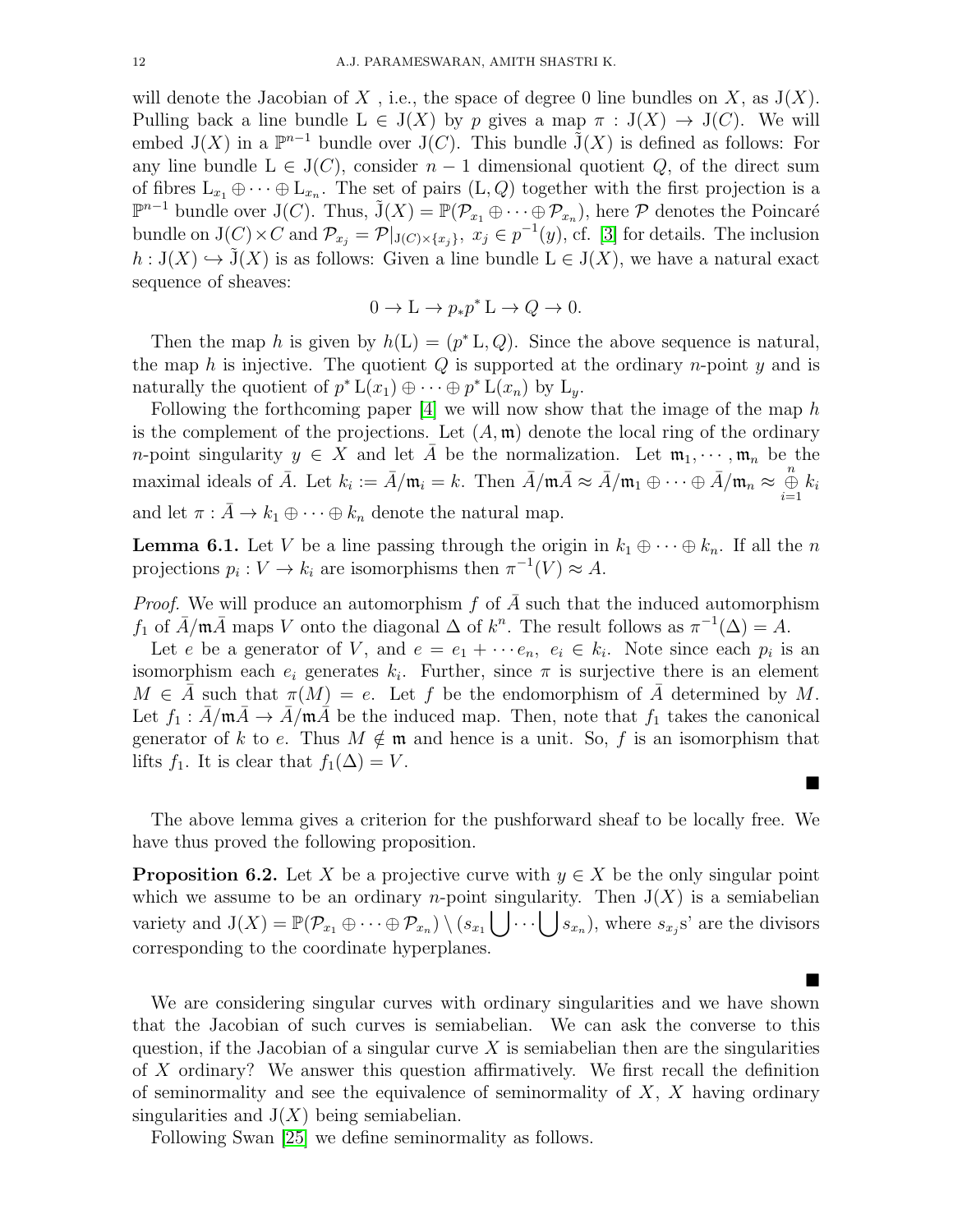**Definition 6.3** (Seminormal ring). A commutative ring  $R$  is said to be seminormal if whenever  $b, c \in R$  satisfy  $b^3 = c^2$  there exists  $a \in R$  such that  $a^2 = b$  and  $a^3 = c$ .

**Definition 6.4** (Seminormal scheme). A scheme  $X$  is said to be seminormal if every  $x \in X$  has an affine open neighbourhood  $Spec(R) = U \subset X$  such that R is seminormal.

Following Kollár [\[18\]](#page-15-16), we will give an alternative definition of seminormality.

<span id="page-12-0"></span>Definition 6.5. A noetherian scheme is said to be seminormal if for every morphism  $f: Y \to X$  that induces a homeomorphism (as a topological space) and preserves the residue fields is an isomorphism.

Thus, nodal curves are seminormal whereas cuspidal curves are not seminormal. Geometrically, seminormality means that any non-normality (i.e., a gluing) of a scheme will be as transverse as possible. We refer to  $[14], [18], [22], [25], [26]$  $[14], [18], [22], [25], [26]$  $[14], [18], [22], [25], [26]$  $[14], [18], [22], [25], [26]$  $[14], [18], [22], [25], [26]$  $[14], [18], [22], [25], [26]$  $[14], [18], [22], [25], [26]$  $[14], [18], [22], [25], [26]$  for the properties and other variants of normality.

We will now prove the converse to Proposition [6.2.](#page-11-0)

<span id="page-12-1"></span>Theorem 6.6. The following are equivalent:

- (1) The curve  $X$  is seminormal.
- (2) The curve  $X$  has ordinary singularities.
- (3) The Jacobian  $J(X)$  is semiabelian.

*Proof.* The equivalences of 1 and 2 is [\[14,](#page-15-7) Corollary 4]. The proof that 3 implies 2 is [\[12,](#page-15-17) Chap. 9, Sect. 2 Corollary 12.a].

The proof that 2 implies 3 is the statement of Proposition [6.2.](#page-11-0)

We note that the result of the paper of Davis has been proved earlier by Bombieri [\[6\]](#page-15-6), however the paper is not yet digitized.

We will now give a criterion for a semiabelian Jacobian  $J(X)$  to be anti-affine. We will first deal with the case of a single ordinary *n*-point singularity and then generalize to curves with multiple ordinary singularities.

Let X be a projective curve with single singularity at  $y$  which we assume to be an ordinary *n*-point singularity. Suppose  $p: C \to X$  be the normalization and  $p^{-1}(y) =$  ${x_1, \dots, x_n}$ . To get a criterion for  $J(X)$  to be anti-affine we follow the argument of Theorem [2.3](#page-4-1) and compute  $\pi_*(\mathcal{O}_{J(X)})$ . First, we will twist the projective bundle by the line bundle  $\mathcal{P}_{x_1}^{-1}$ . For each  $i=2,\cdots,n$ , denote  $\mathcal{P}_{x_i}\otimes \mathcal{P}_{x_1}^{-1}$  by  $\mathcal{L}_i$ . We have the following theorem.

<span id="page-12-2"></span>**Theorem 6.7.** Let X, C and  $\{\mathcal{L}_i\}_{i=1,...n}$  be as described in the previous paragraph. Then the Jacobian  $J(X)$  is anti-affine if and only if the points  $\{\mathcal{L}_i\}_{i=2}^n$  are linearly independent in  $J(C)$ .

*Proof.* We will follow the proof of Theorem [2.3.](#page-4-1) The regular functions on  $J(X)$  are given by,  $\mathcal{O}(J(X)) = H^0(J(C), \pi_*(\mathcal{O}_{J(X)})).$  We will give the description of  $\pi_*(\mathcal{O}_{J(X)})$ . Locally, by considering affine open sets of  $J(C)$ , we have that  $\pi_*(\mathcal{O}_{J(X)}) \approx$  $\sum\limits_{i \in \{2,\cdots n\}}^{k_i \in \mathbb{Z}}$  $\mathcal{L}_2^{k_2} \otimes$ 

$$
\mathcal{L}_3^{k_3}\otimes\cdots\otimes\mathcal{L}_n^{k_n}\text{ and }\mathrm{H}^0(\mathrm{J}(C),\pi_*(\mathcal{O}_{\mathrm{J}(X)}))\approx \mathrm{H}^0\left(\mathrm{J}(C),\underset{\substack{k_i\in\mathbb{Z}\\ i\in\{2,\cdots n\}}}{\oplus}\mathcal{L}_2^{k_2}\otimes\mathcal{L}_3^{k_3}\otimes\cdots\otimes\mathcal{L}_n^{k_n}\right)\approx
$$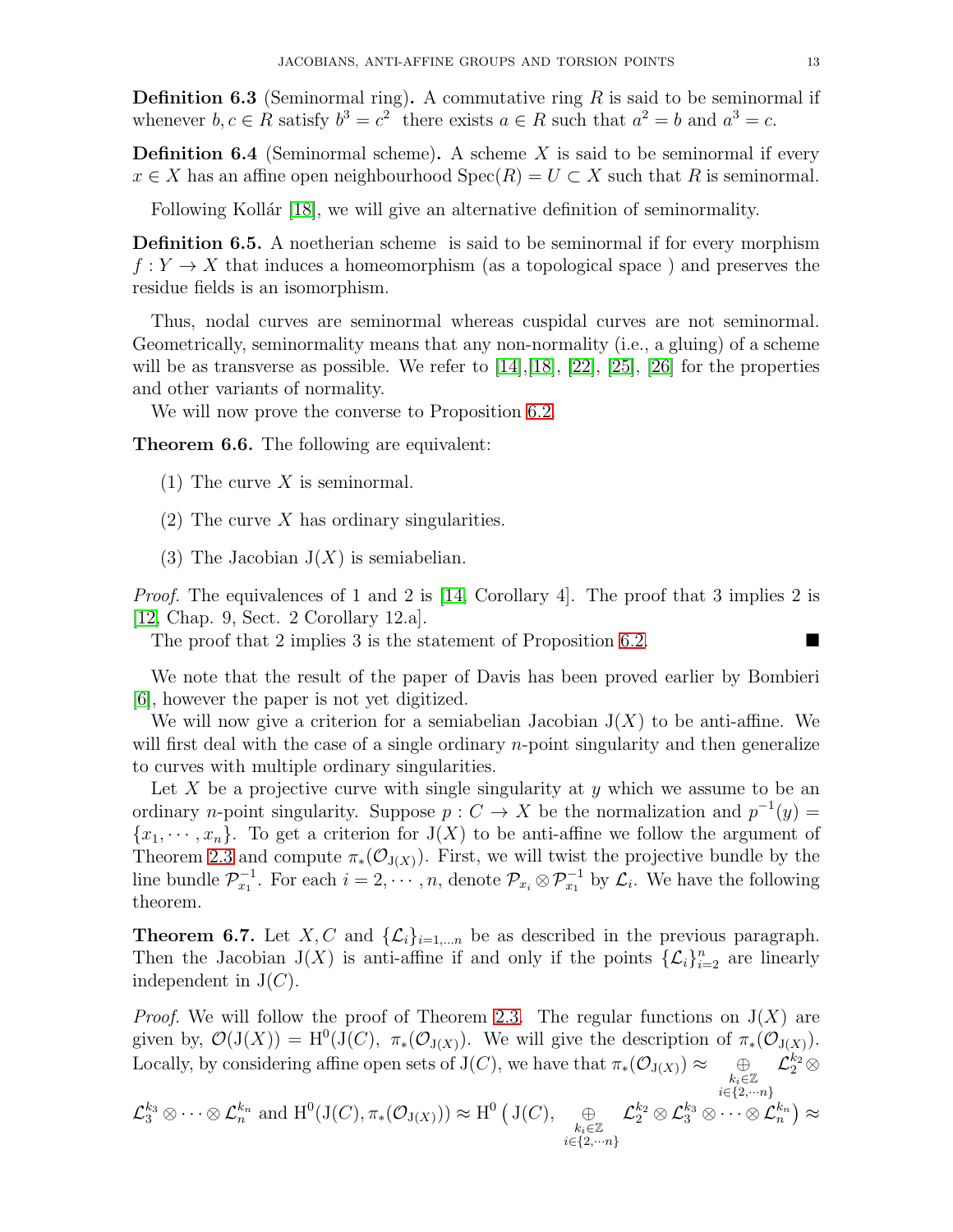⊕  $k_i \in \mathbb{Z}$ <br> $i \in \{2,...n\}$  $H^0(J(C), \mathcal{L}_2^{k_2} \otimes \mathcal{L}_3^{k_3} \otimes \cdots \otimes \mathcal{L}_n^{k_n}).$  Therefore the group  $J(X)$  is anti-affine if

and only if the points  $\mathcal{L}_2^{k_2} \otimes \mathcal{L}_3^{k_3} \otimes \cdots \otimes \mathcal{L}_n^{k_n}$  are non trivial, i.e., the set of points  $\{\mathcal{L}_2,\mathcal{L}_3,\cdots,\mathcal{L}_n\}$  generate a free abelian group in  $J(C)$ .

ш

■

Remark 6.8. The torus extensions of an abelian variety A are in correspondence with group homomorphisms  $\text{Hom}_{Grp}(\tilde{T}, \tilde{A})$  where  $\tilde{T}$  is the character group of the torus T and  $\hat{A}$  is the dual abelian variety. Thus, for the principal T-bundle  $J(X)$  to have the structure of an algebraic group twisting by a line bundle  $\mathcal{P}_{x_1}^{-1}$  is essential, cf. Section 5.3 of [\[8\]](#page-15-18). As the following lemma will show, the choice of the twist is immaterial.

<span id="page-13-2"></span>**Lemma 6.9.** Fix an index  $i_0 \in \{1, \dots, n\}$ . If the divisors  $\{(x_i - x_{i_0})\}_{\substack{i=1,\dots,n \ i=1,\dots,n}}$ are linearly independent in J(*C*), then for any  $j_0 \neq i_0$  the divisors  $\{(x_i-x_{j_0})\}_{\substack{i=1,\cdots,n\\i=1,\cdots,n}}$ are also linearly independent.

*Proof.* For simplicity, we take  $i_0 = 1$  and  $j_0 = 2$ .

Suppose that  $\{(x_i - x_1)\}_{i=1,\dots,n}$ are linearly dependent. Then there are integers  $m_i, i = 2, \ldots n$  such that

<span id="page-13-1"></span>(1) 
$$
\sum_{i=2}^{n} m_i (x_i - x_1) = 0.
$$

We claim that  $\{(x_i - x_2)\}_{i=1,\dots,n}$ cannot be linearly independent. For this we add and subtract  $\sum_{n=1}^n$  $i=2$  $m_i(x_2)$  to the equation[\(1\)](#page-13-1). Thus,  $\sum_{n=1}^n$  $i=2$  $m_i(x_i-x_1) - \sum_{i=1}^{n}$  $i=2$  $m_i(x_2)+\sum_1^n$  $i=2$  $m_i(x_2)$  $=-\sum_{n=1}^{\infty}$  $i=2$  $m_i(x_1 - x_2) + \sum_{n=1}^{n}$  $i=3$  $m_i(x_i - x_2) = 0$ . Thus the divisors  $\{(x_i - x_2)\}_{i=1,\dots,n}$ satisfy the linear equation  $\sum_{i=1}^{n} m'_i(x_i - x_2)$ , with  $m'_1 = \sum_{i=1}^{n} m_i$  and for  $i \geq 3, m'_i = m_i$ . Thus,  $i=1, i \neq 2$   $i=2$ the divisors  $\{(x_i - x_2)\}_{i=1,\dots,n}$ are also not linearly independent.

Let X be a curve with r ordinary- $d_j$  singular points  $y_i, i = 1, \dots r$ . Let  $\pi : C \to X$ be the normalization. For each i, let  $\pi^{-1}(y_i) = \{x_{i,1}, \dots, x_{i,di}\}\$ be the points in C corresponding to the singularity  $y_i$ . As before, denote the Poincaré bundle on  $J(C) \times C$ as P. Denote the vector bundle  $(\mathcal{P}_{x_{i,2}} \otimes \mathcal{P}_{x_{i,1}}^{-1}) \oplus \cdots \oplus (\mathcal{P}_{x_{i,d_i}} \oplus \mathcal{P}_{x_{i,1}}^{-1})$  as  $\mathcal{V}_i$  and the line bundle  $(\mathcal{P}_{x_{i,j}} \otimes \mathcal{P}_{x_{i,1}}^{-1})$  as  $\mathcal{L}_{ij}$   $i = 1 \ldots, r$  and  $j = 2, \ldots, d_i$ .

<span id="page-13-0"></span>**Theorem 6.10.** Let X be a projective curve as above. Then the Jacobian  $J(X) \hookrightarrow$  $\mathbb{P}(\mathcal{O}\oplus\mathcal{V}_1)\times_{\mathrm{J}(C)}\cdots\times_{\mathrm{J}(C)}\mathbb{P}(\mathcal{O}\oplus\mathcal{V}_r)$ . Furthermore  $\mathrm{J}(X)=\mathbb{P}(\mathcal{O}\oplus\mathcal{V}_1)\setminus\{\phantom{T}\mid\phantom{T}\}$  $i=1,\cdots d_1$  $s_i\} \times_{\mathcal{J}(C)}$ 

 $\cdots \times_{\mathrm{J}(C)}\mathbb{P}(\mathcal{O}\!\oplus\!\mathcal{V}_r)\!\setminus\!\{\phantom{x}\bigcup\limits_{i=1}^r\!$  $i=1,\cdots d_r$  $s_i$ , where each  $s_i$  is a divisor corresponding to a coordinate hyperplane. Further,  $\mathrm{J}(X)$  is anti-affine if and only if the points  $\{\mathcal{L}_{ij}\}_{i=1,...r}$  $j = 2,...d_i$ are linearly independent in  $J(C)$ .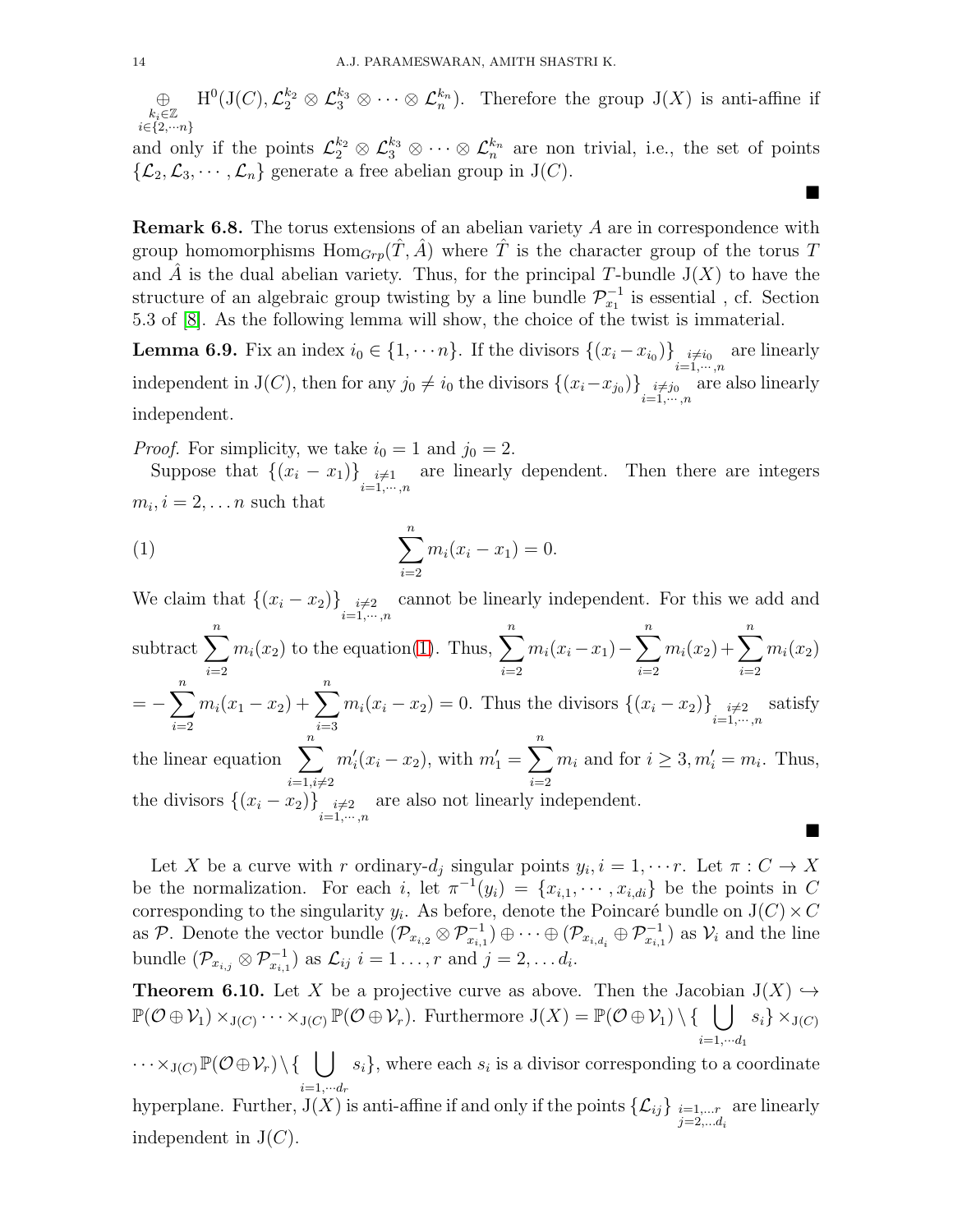*Proof.* The embedding of  $J(X)$  in the projective bundle follows from Proposition [6.2.](#page-11-0) The proof of  $J(X)$  is anti-affine is along the same line as Theorem [5.2](#page-10-3) and Theorem [6.7.](#page-12-2)

Note that as before the choice of twisting is immaterial. Since the singularities are 'independent', i.e., the points in the normalization of each singularity are distinct from each other and mixed tensor products do not appear in the computation of  $\pi_*(\mathcal{O}_{J(X)})$ . Hence Lemma [6.9](#page-13-2) can be applied for the case of singular curves with multiple ordinary singularities.

We will now give an analogue of Theorem [5.3](#page-10-0) for curves with ordinary  $n$ -point singularity.

**Proposition 6.11.** Let C be a smooth curve which is not hyperelliptic or bielliptic and let the genus  $g(C) \geq 3$ . We fix the following data  $(n, d_1, \ldots, d_n)$ ,  $n, d_i \in \mathbb{Z}^+$  and  $n \geq 1, d_i \geq 2$ . Then there exists a curve X with exactly n singular points, each singular point is an ordinary  $d_i$ -point singularity and the Jacobian  $J(X)$  is anti-affine.

*Proof.* We proceed by induction on n and d. The base case is  $(1, 2)$ , i.e., a nodal curve with a single double point. Note that this along with multiple ordinary double points is proved in Theorem [5.3.](#page-10-0)

Before the general case we will show the case of a curve with single triple point, i.e.,  $(n = 1, d = 3)$  Assume that we have made the choice of points x, w so that  $w - x$  is not torsion. We need to select a point  $z \in C$  so that  $z-x$  is not torsion and  $\{(w-x), (z-x)\}\$ are linearly independent. Note that such a z exists: for genus  $g(C) \geq 3$  the torsion divisors are finite (and for a general C empty cf. Theorem [4.8\)](#page-9-2) and the divisors that are linearly dependent on  $(w - x)$  are countable in J(C) and hence countable in the surface  $im(\phi)$ . Identifying the points x, w, z we get a curve X with a triple point y. By Theorem [6.10](#page-13-0)  $J(X)$  is anti-affine.

For the general case: assume that we have chosen  $k-1$  singularities. Also assume that we have chosen points  $x_{k,1}, \ldots, x_{k,l-1}$  so that  $\{x_{k,i} - x_{k,1}\}\$  and the divisors from the other singular points are linearly independent and each  $x_{k,j}$  is distinct from the other choices of points. For genus  $g(C) \geq 3$  the torsion divisors of the form  $a - b$ are finite and the number of divisor that are linearly dependent on these divisors in  $J(C)$  are countable and hence countable in the surface  $im(\phi)$ . Therefore we can find  $x_{k,l}$  so that  $x_{k,l} - x_{k,1}$  is linearly independent of the choices made. This completes the induction.

#### **REFERENCES**

- <span id="page-14-3"></span>[1] D. Abramovich and J. Harris, Abelian varieties and curves in  $W_d(C)$ , Compositio Math. 78 (1991), no. 2, 227–238.
- <span id="page-14-2"></span>[2] R. D. Accola, Topics in the Theory of Riemann Surfaces, Lecture Notes in Mathematics 1595, Springer-Verlag.
- <span id="page-14-0"></span>[3] U. Bhosle, Generalised parabolic bundles and applications to torsion free sheaves on nodal curves, Ark. Mat. 30 (1992), no. 2, 187–215.
- <span id="page-14-4"></span>[4] U. Bhosle, Representations of the fundamental group and Higgs bundles on singular integral curves, to appear in Proc. Indian Acad. Sci. Math. Sci..
- <span id="page-14-1"></span>[5] U. N. Bhosle, A. J. Parameswaran On the Poincare formula and the Riemann singularity theorem over nodal curves, Math. Ann. 342 (2008), no. 4, 885–902.